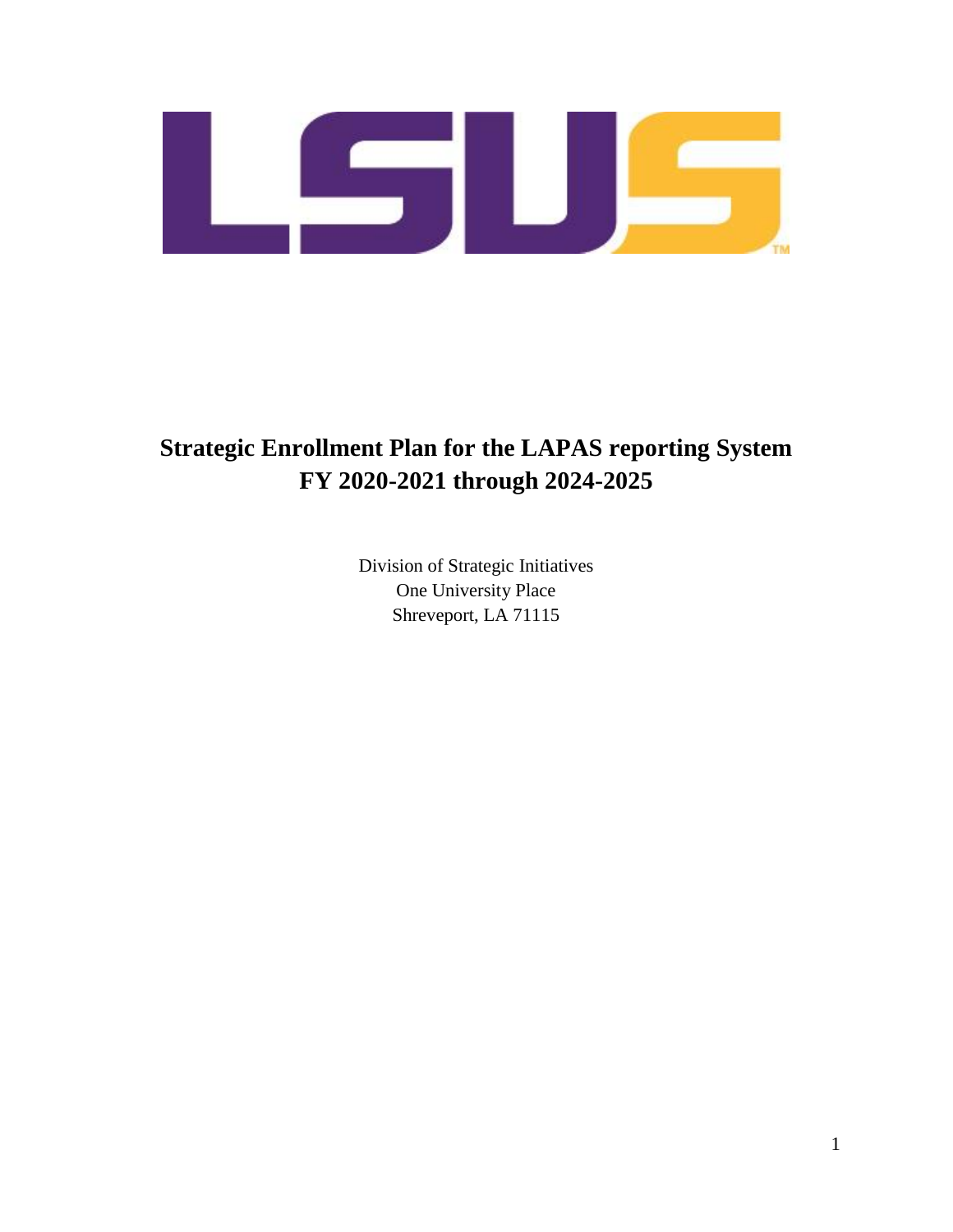# **Louisiana State University Shreveport Strategic Enrollment Plan for LAPAS reporting System (2020-21 through 2024-25)**

# **Mission Statement**

The mission of LSU Shreveport is to**:** 

- **Educate** a diverse population of graduate and undergraduate students by promoting critical thought and student development through creative techniques and active learning.
- Engage in regional and global thought leadership through community collaboration and service.
- **Innovate** and foster opportunities to enhance the application of knowledge and intellectual discovery through faculty and student research and creative endeavors.

LSU Shreveport is committed to the following:

- 1. Student Success
- 2. Academic Excellence
- 3. Faculty & Staff Development
- 4. Community Engagement
- 5. Cultural Enrichment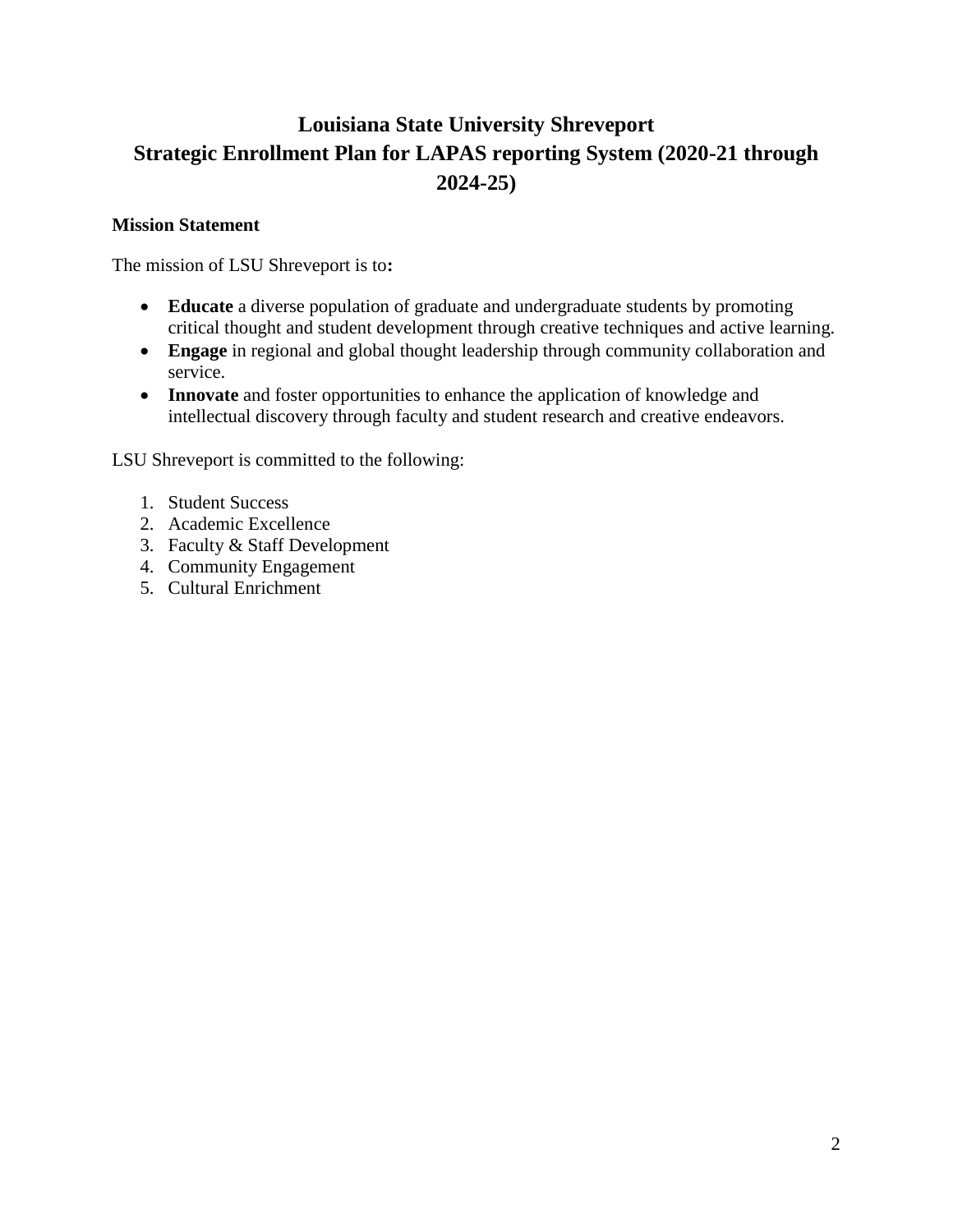**Goals and Objectives:** 

| I.<br><b>Goal: Increase Opportunities for Student Access and Success</b> |
|--------------------------------------------------------------------------|
|--------------------------------------------------------------------------|

| Objective I.1.         | Increase fall 14 <sup>th</sup> class day headcount enrollment at LSUS by 35%<br>from the baseline level of 7,036 in fall 2018 to 9,500 by fall 2023.  |
|------------------------|-------------------------------------------------------------------------------------------------------------------------------------------------------|
|                        | Link to State Outcome Goals: Youth Education, Better Health, Diversified<br>Economic Growth, and Transparent, Accountable and Effective<br>Government |
| <b>Strategy I.1.1:</b> | Have effective policies to improve retention and graduation rates.                                                                                    |
| <b>Strategy I.1.2:</b> | Promote online learning activities.                                                                                                                   |
| <b>Strategy I.1.3:</b> | Comply with state and federal regulations for access to programs and<br>services to citizens with disabilities.                                       |
| <b>Strategy I.1.4:</b> | Have effective dual enrollment agreements with local high schools.                                                                                    |
| <b>Strategy I.1.5:</b> | Develop partnerships with high schools to prepare students for<br>postsecondary education.                                                            |
| <b>Strategy I.1.6:</b> | Develop partnerships with community colleges to implement $2+2$<br>programs and other articulation transfer agreements.                               |

# **Performance Indicators:**

| Output:  | Number of students enrolled in fall (as of 14 <sup>th</sup> day) at LSUS.                       |
|----------|-------------------------------------------------------------------------------------------------|
| Outcome: | Percent change in the number of students enrolled in fall (as of 14 <sup>th</sup> day) at LSUS. |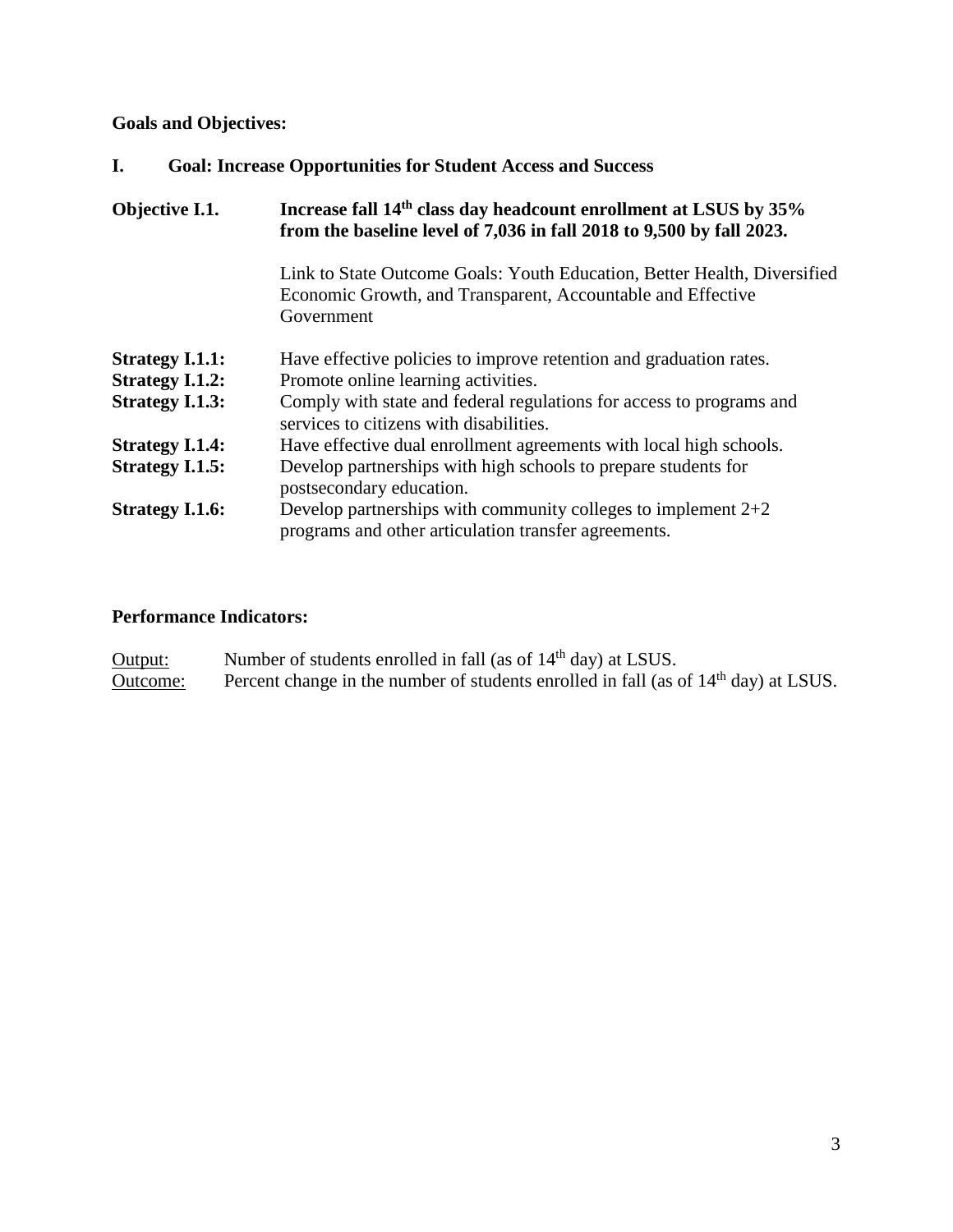| II.                    | Goal:                                                                         | <b>Ensure Quality and Accountability</b>                                                                                                                                                                                                                                                                               |
|------------------------|-------------------------------------------------------------------------------|------------------------------------------------------------------------------------------------------------------------------------------------------------------------------------------------------------------------------------------------------------------------------------------------------------------------|
| <b>Objective II.1:</b> |                                                                               | Increase the percentage of first-time in college, full-time, degree-<br>seeking students retained to the second Fall at the same institution of<br>initial enrollment by 4 percentage points from the Fall 2017 cohort (to<br>Fall 2018) baseline level of 64% to 68% by Fall 2023 (retention of Fall<br>2022 cohort). |
|                        |                                                                               | Link to State Outcome Goals: Youth Education, Better Health, and<br>Diversified Economic Growth                                                                                                                                                                                                                        |
|                        | <b>Strategy II.1.1:</b><br><b>Strategy II.1.2:</b><br><b>Strategy II.1.3:</b> | Maintain retention and outreach programs to retain students.<br>Maintain on-campus summer enrichment/transition programs.<br>Have effective recruitment and hiring practices for administrators, faculty<br>and staff.                                                                                                 |
|                        | <b>Strategy II.1.4:</b><br><b>Strategy II.1.5:</b>                            | Maintain mentoring, tutoring, and related programs.<br>Develop partnerships with high schools to prepare students for<br>postsecondary education.                                                                                                                                                                      |

Output: Percentage of first-time, full-time, degree-seeking freshmen retained to the second year at the same institution.

Outcome: Percentage point change in percentage of first-time, full-time, degree-seeking freshmen retained to the second year at the same institution.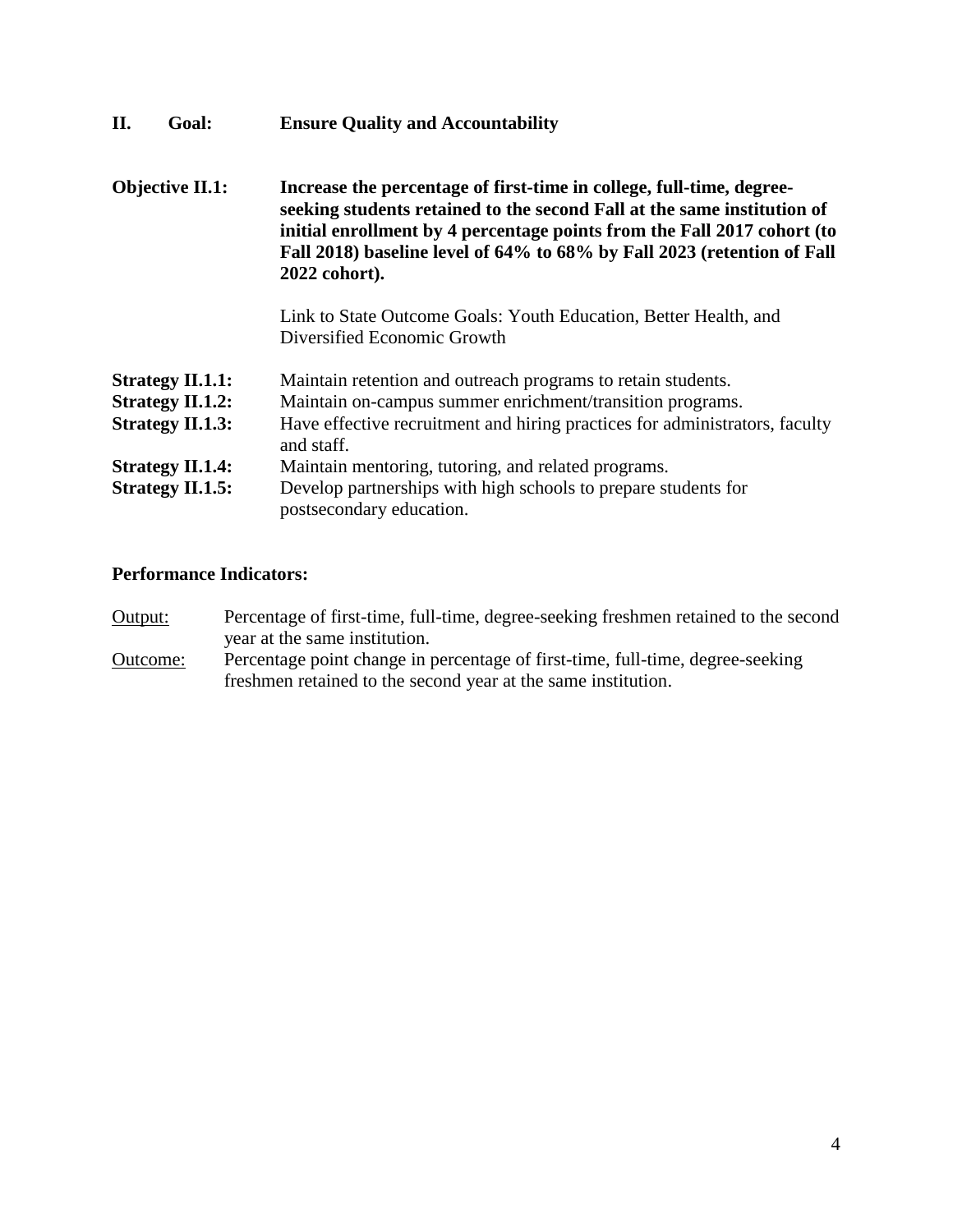| <b>Objective II.2:</b>  | Increase the percentage of first-time in college, full-time, degree-<br>seeking students retained to the third Fall at the same institution of<br>initial enrollment by 4 percentage points from the Fall 2016 cohort (to<br>Fall 2018) baseline level of 46% to 50% by Fall 2023 (retention of Fall<br>2021 cohort). |
|-------------------------|-----------------------------------------------------------------------------------------------------------------------------------------------------------------------------------------------------------------------------------------------------------------------------------------------------------------------|
|                         | Link to State Outcome Goals: Youth Education, Better Health, and<br>Diversified Economic Growth                                                                                                                                                                                                                       |
| <b>Strategy II.2.1:</b> | Maintain retention and outreach programs to retain students.                                                                                                                                                                                                                                                          |
| <b>Strategy II.2.2:</b> | Maintain on-campus summer enrichment/transition programs.                                                                                                                                                                                                                                                             |
| <b>Strategy II.2.3:</b> | Have effective recruitment and hiring practices for administrators, faculty<br>and staff.                                                                                                                                                                                                                             |
| <b>Strategy II.2.4:</b> | Maintain mentoring, tutoring, and related programs.                                                                                                                                                                                                                                                                   |
| <b>Strategy II.2.5:</b> | Develop partnerships with high schools to prepare students for<br>postsecondary education.                                                                                                                                                                                                                            |

- Output: Percentage of first-time, full-time, degree-seeking retained to the third year at the same 4-year institution.
- Outcome: Percent point change in the percentage of first-time, full-time, degree-seeking retained to the third year at the same 4-year institution.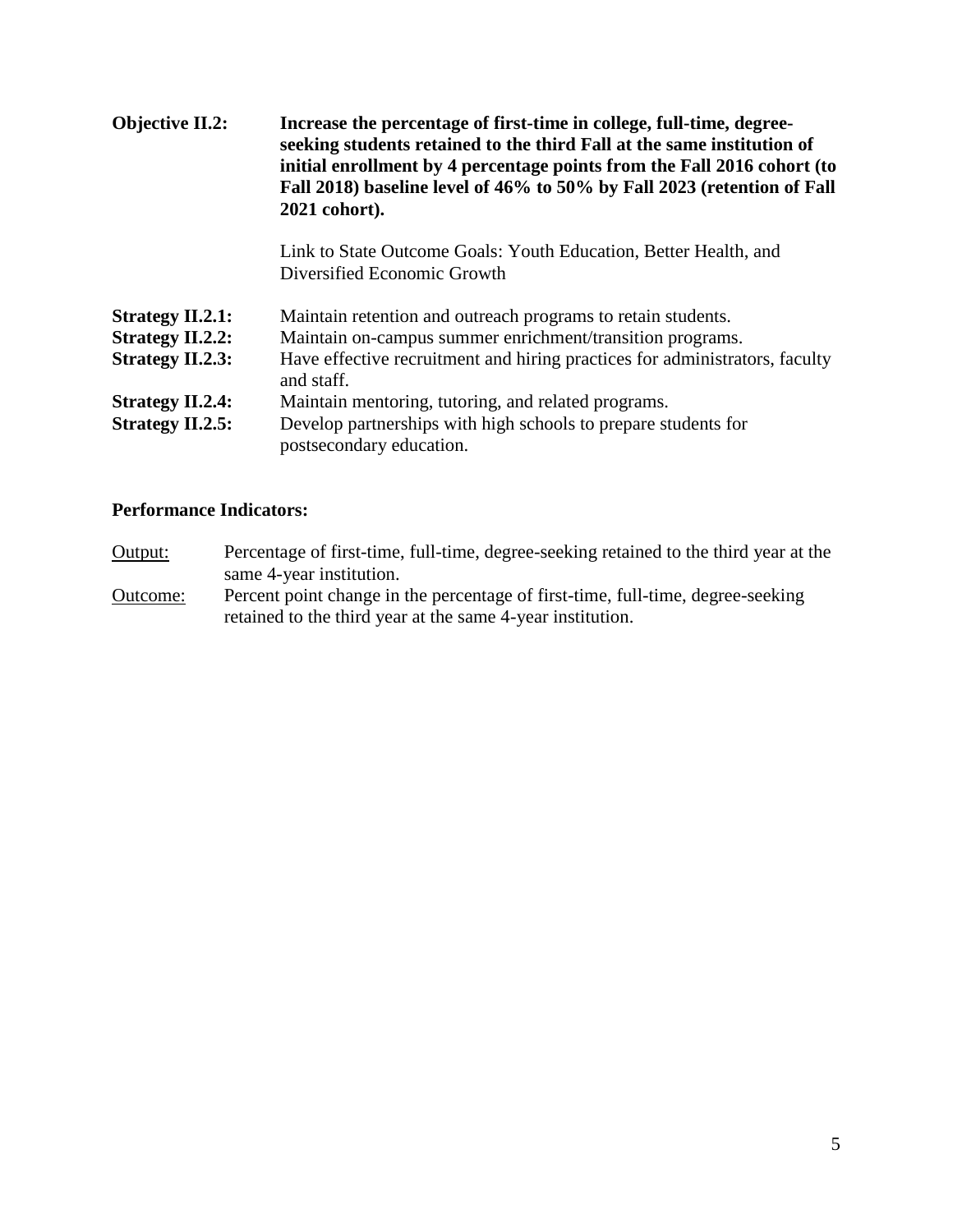| <b>Objective II.3:</b>  | Increase the Graduation Rate (defined and reported in the National<br><b>Center of Education Statistics (NCES) Graduation Rate Survey</b><br>(GRS)) – baseline year rate (Fall 2011 cohort for Four Year<br>institution) of 38% to 42% by 2022-2023 (Fall 2016 cohort). |  |
|-------------------------|-------------------------------------------------------------------------------------------------------------------------------------------------------------------------------------------------------------------------------------------------------------------------|--|
|                         | Link to State Outcome Goals: Youth Education, Better Health, and<br>Diversified Economic Growth                                                                                                                                                                         |  |
| <b>Strategy II.3.1:</b> | Maintain retention and outreach programs to retain students.                                                                                                                                                                                                            |  |
| <b>Strategy II.3.2:</b> | Maintain on-campus summer enrichment/transition programs.                                                                                                                                                                                                               |  |
| <b>Strategy II.3.3:</b> | Have effective recruitment and hiring practices for administrators, faculty<br>and staff.                                                                                                                                                                               |  |
| <b>Strategy II.3.4:</b> | Maintain mentoring, tutoring, and related programs.                                                                                                                                                                                                                     |  |
| <b>Strategy II.3.5:</b> | Develop partnerships with high schools to prepare students for<br>postsecondary education.                                                                                                                                                                              |  |
| <b>Strategy II.3.6:</b> | Maintain effective advising strategies.                                                                                                                                                                                                                                 |  |

| Percentage of students enrolled at a 4-Year institution identified in a first- |
|--------------------------------------------------------------------------------|
| time, full-time, degree seeking cohort, graduating within 150% of              |
|                                                                                |
|                                                                                |
| Percentage point change of students enrolled at a 4-Year institution           |
| identified in a first-time, full-time, degree seeking cohort, graduating       |
| within 150% of "normal" time of degree completion from the institution         |
| "normal" time of degree completion from the institution of initial             |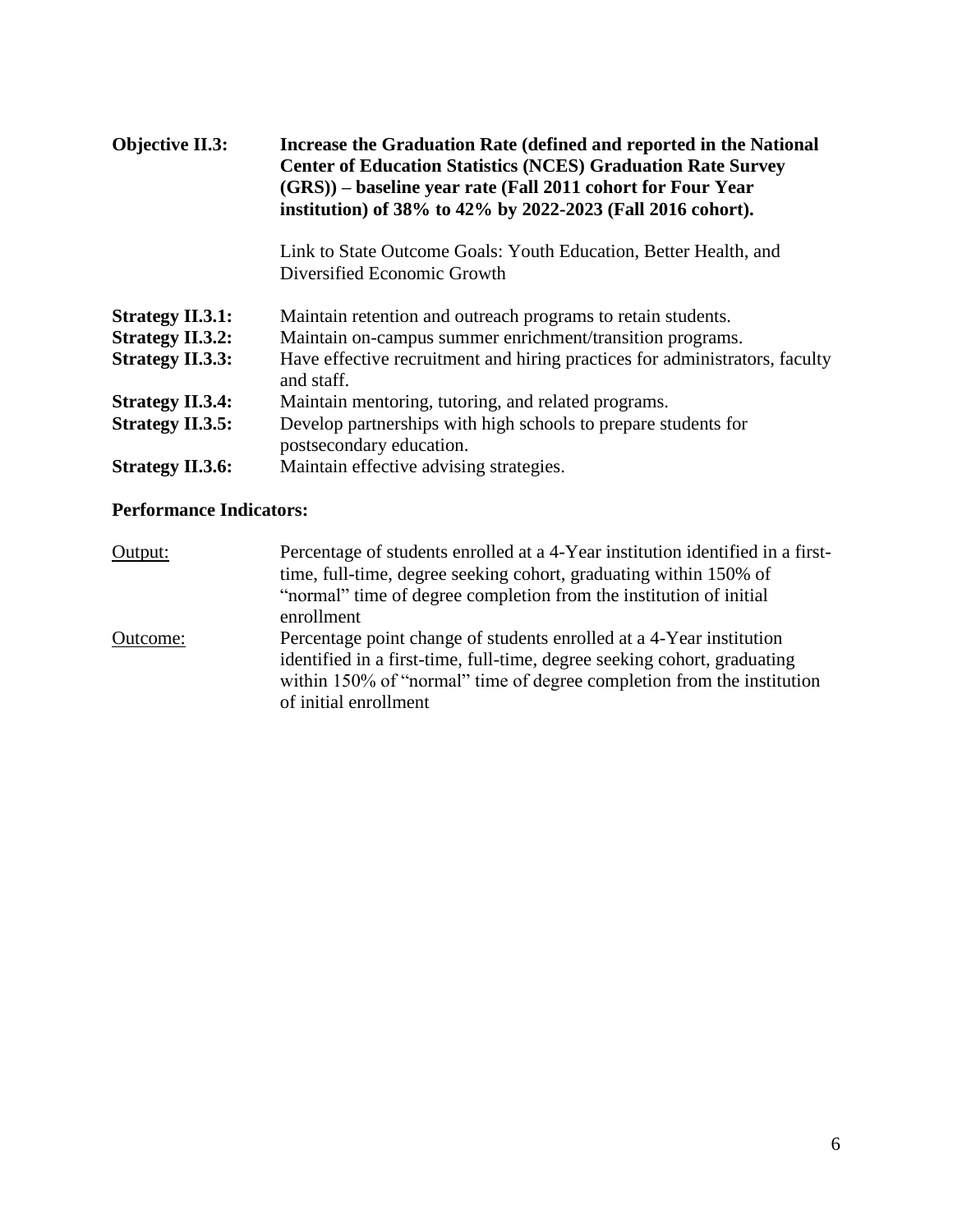| <b>Objective II.4:</b>  | Increase the total number of completers for all applicable award<br>levels in a given academic year from the baseline year number of<br>1,316 in 2017-18 academic year to 1,625 in academic year 2022-23.<br>Students may only be counted once per award level. |
|-------------------------|-----------------------------------------------------------------------------------------------------------------------------------------------------------------------------------------------------------------------------------------------------------------|
|                         | Link to State Outcome Goals: Youth Education, Better Health, and<br>Diversified Economic Growth                                                                                                                                                                 |
| <b>Strategy II.4.1:</b> | Maintain retention and outreach programs to retain students.                                                                                                                                                                                                    |
| <b>Strategy II.4.2:</b> | Maintain on-campus summer enrichment/transition programs.                                                                                                                                                                                                       |
| <b>Strategy II.4.3:</b> | Have effective recruitment and hiring practices for administrators, faculty<br>and staff.                                                                                                                                                                       |
| <b>Strategy II.4.4:</b> | Maintain mentoring, tutoring, and related programs.                                                                                                                                                                                                             |
| <b>Strategy II.4.5:</b> | Develop partnerships with high schools to prepare students for<br>postsecondary education.                                                                                                                                                                      |
| <b>Strategy II.4.6:</b> | Develop partnerships with community colleges to implement $2+2$<br>programs and other articulation transfer agreements.                                                                                                                                         |
| <b>Strategy II.4.7:</b> | Maintain effective advising strategies.                                                                                                                                                                                                                         |

Output: Total number of completers for all award levels at LSUS. Outcome: Percent change in number of completers for all award levels at LSUS from the baseline year.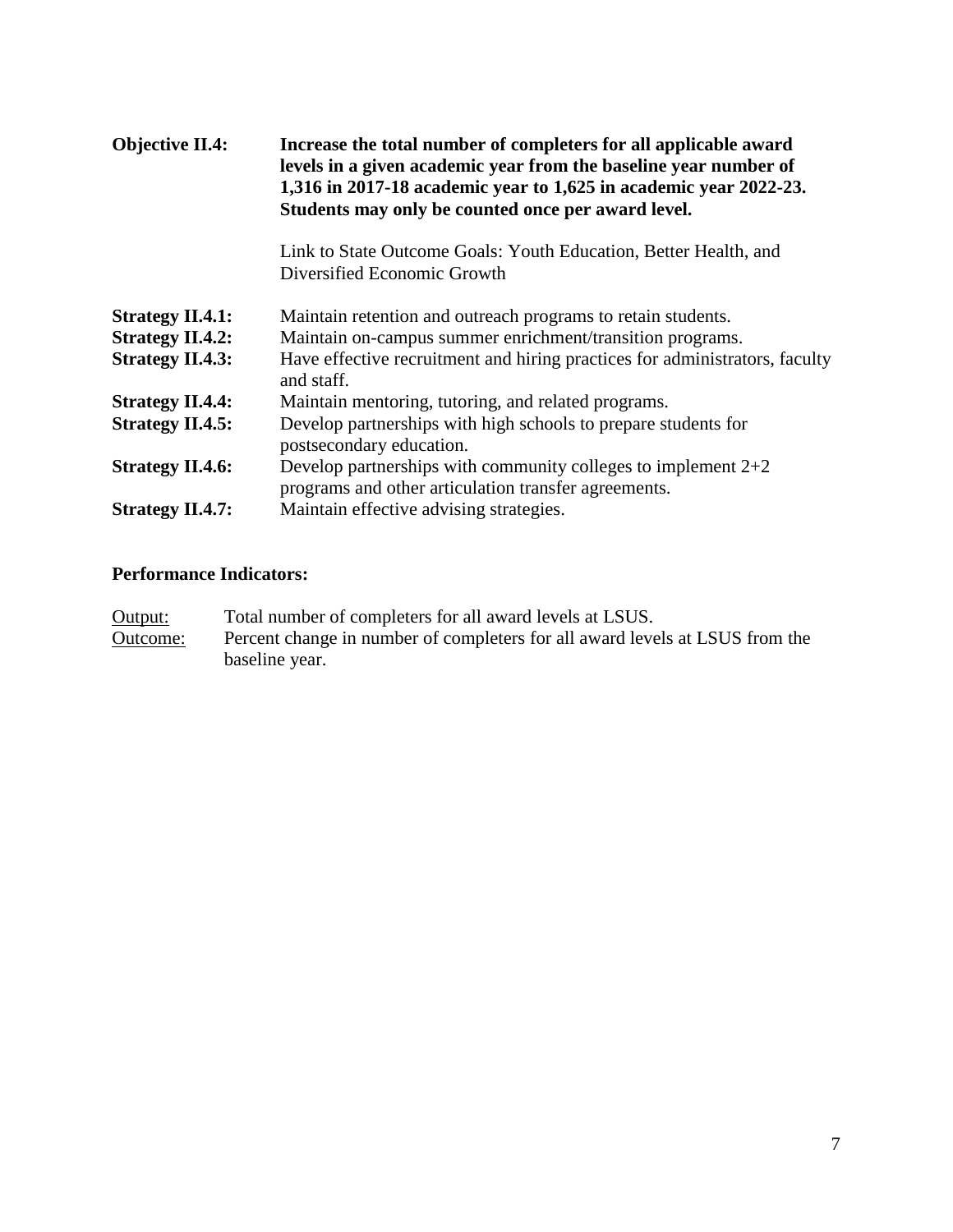# **LSU Shreveport**

# **Strategic Enrollment Plan for LAPAS System**

# **I. A brief, general description of how the strategic planning process was implemented:**

 which strategies to adopt to build enrollment. Data is frequently reported to the leadership team Strategic enrollment planning is guided by the analysis of past data, and market data as developed by the Office of Institutional Research. This information is shared across campus and senior leadership determines, with the input from faculty, staff, and students, the direction on and campus deans in order to develop new strategies if benchmarks are not being met.

# **II. A brief statement identifying the principal clients and users of each program and the specific service or benefit derived by such persons or organizations:**

LSU Shreveport is one of the institutions constituting the LSU system. Offering undergraduate and graduate degrees, as well as a doctoral degree it is a comprehensive university serving the needs of those in the NWLA region and beyond. LSUS produces quality graduates who have an immediate impact in the local workforce; faculty and staff who are active in the local community, and have faculty who contribute to their field with innovative research.

# **III. An identification of potential external factors that are beyond the control of the entity that could significantly affect the achievement of its goals or objectives:**

Several factors could affect the achievement of the enrollment goals, and are not limited, but most likely to be among the following:

- 1) Drops in funding from the state and a likewise a decrease in the support services offered to help students complete degree programs
- 2) Shift in demographics/skill level of students in the region who are "college-ready"
- 3) Change to Federal and state policies affecting aid for students attending college

# **IV. The statutory requirement or other authority for each goal of the plan:**

The following statutory requirements and authorities are applicable to all of the goals below: Master Plan for Public Postsecondary Education, Board of Regents, State of Louisiana, March 2001, p.29; Louisiana Constitution of 1974, Article 8, §7; Louisiana Revised Statutes, 17:3216; Reaffirmation of Accreditation, Southern Association of Colleges and Schools, Commission on Colleges, 2004; Minutes, Louisiana State University Board of Supervisors, October 24, 1991; United States District Court, Eastern District of Louisiana, Civil Action Number 80-3300, Section "A," p.3 and pp. 20-2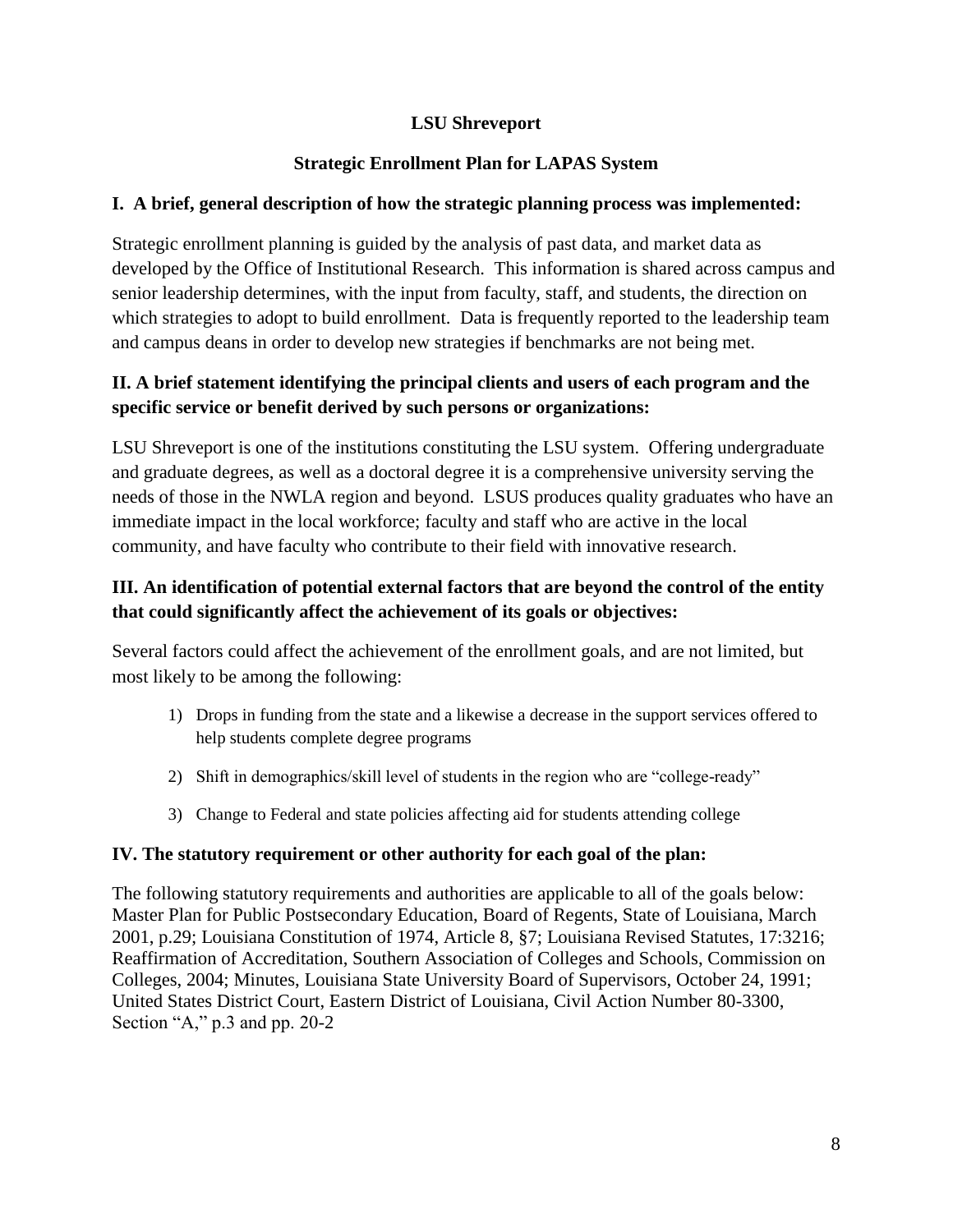# **V. A description of any program evaluation used to develop objectives and strategies:**

LSUS maintains an ongoing cycle of planning and evaluation for the purposes of program improvement. Strategic planning requires an annual reporting of progress made in achieving strategic goals as demonstrated through performance measures. The evaluation process allows for new objectives and strategies to be developed to further progress toward the desired strategic outcomes.

# **VI. An explanation of how duplication of effort will be avoided when the operations of more than one program are directed at achieving a single goal, objective or strategy:**

For the purposes of Act 1465 of 1997, LSUS is a single program. Duplication of effort of more than one program is thus not applicable.

# **VII. Documentation as to the validity, reliability, and appropriateness of each performance indicator, as well as the method used to verify and validate the performance indicators as relevant measures of each program's performance.**

See performance indicator documentation attached for each performance indicator.

# **VIII. A description of how each performance indicators is used in management decision making and other agency processes.**

See performance indicator documentation attached for each performance indicator.

# **Contact Person Responsible for Completing this Plan:**

**Name: Dr. Julie Lessiter Title: Vice Chancellor, Strategic Initiatives Telephone: (318) 795-4238 Email: [jlessite@lsus.edu](mailto:jlessite@lsus.edu)**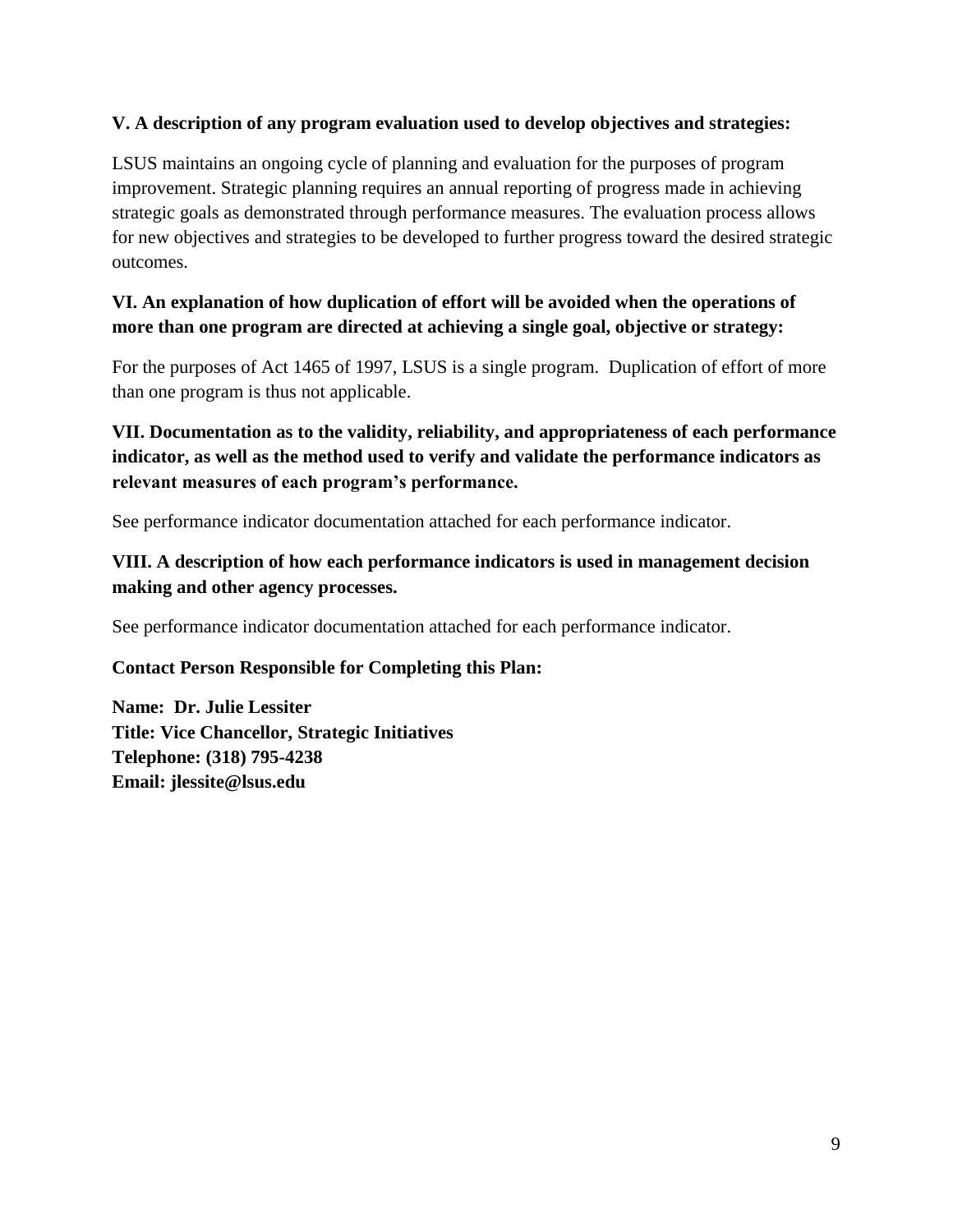**Program**: LSUS

# **Goals and Objectives:**

# **I. Goal: Increase Opportunities for Student Access and Success**

#### **Objective I.1**:

Increase fall 14<sup>th</sup> class day headcount enrollment at LSUS by 35% from the baseline level of 7,036 in fall 218 to 9,500 by fall 2023.

#### **Indicator Name:**

Number of students enrolled in fall (as of  $14<sup>th</sup>$  day) at LSUS.

**Indicator LaPAS PI Code**: 15311

**Type and Level:** Output, Key

#### **Rationale**:

Recognition of the importance of Louisiana having an educated citizenry

#### **Use**:

Enrollment drives many management decisions. The size of an institution's enrollment impacts scheduling, hiring, future planning, program demands, facilities management, etc.

#### **Clarity:**

Headcount enrollment refers to the actual number of students enrolled (as opposed to fulltime equivalent enrollment (FTE) which is calculated from the number of student credit hours enrolled divided by a fixed number)

#### **Validity, Reliability and Accuracy:**

Data will be retrieved from the Board of Regents' Statewide Student Profile System (SSPS).

#### **Data Source, Collection and Reporting:**

SSPS data is gathered and calculated/verified by the Louisiana Board of Regents. The indicator will be reported at the end of the fourth quarter. This will allow time for collection, aggregation, and editing of the data.

#### **Calculation Methodology:**

 traditionally for the fall semester. The Regents SSPS is a unit record system where each enrolled The calculation is based on how many students are enrolled at the last census date of a semester, student, regardless of course load, is counted.

#### **Scope:**

This indicator is the aggregate of all enrolled students at LSUS.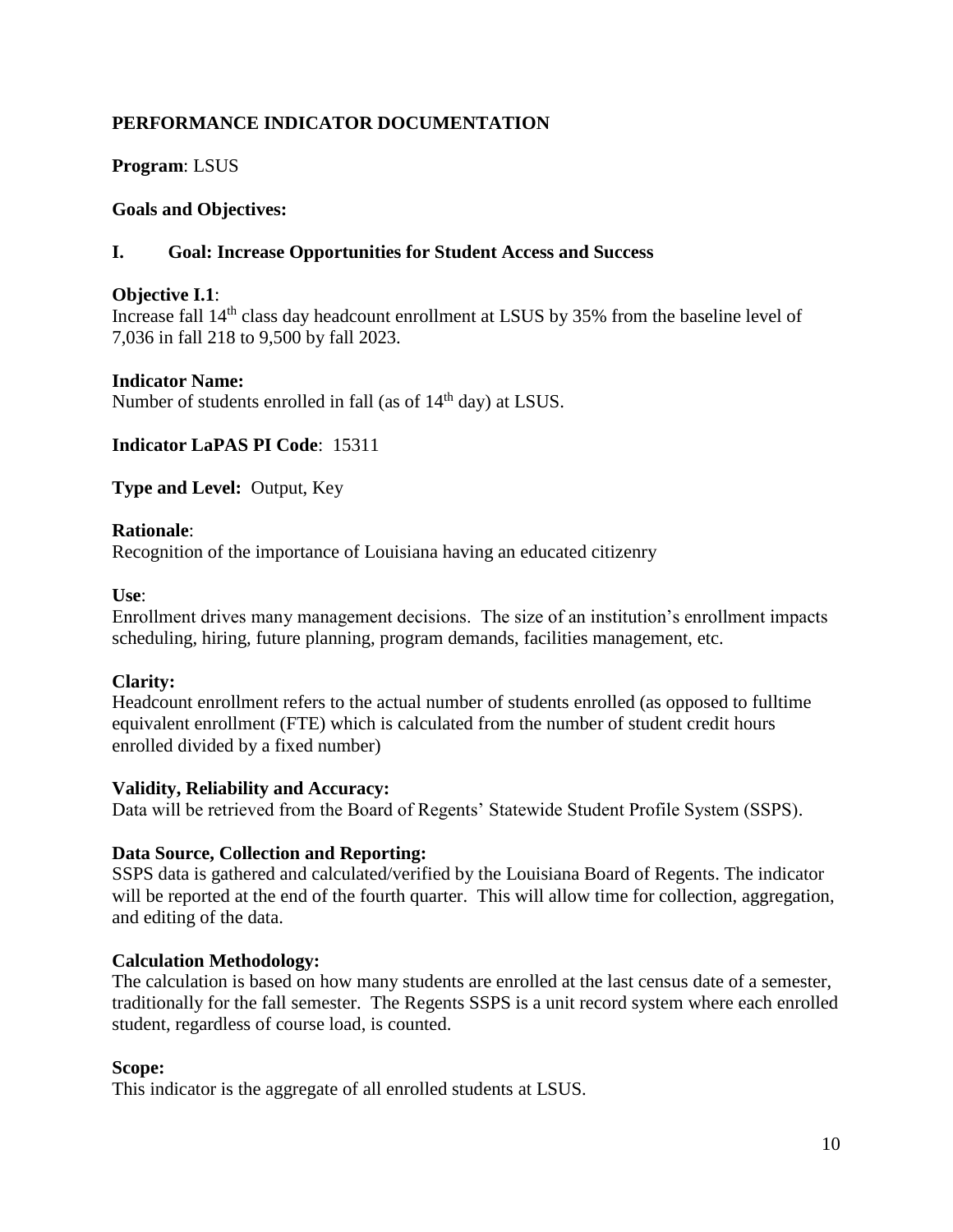#### **Responsible for data collection, analysis, and quality**

Each institution submits the SSPS data electronically to the Board of Regents. The Board of Regents performs numerous edits and works with the campuses/systems to correct errors. When all campus submissions are complete, the BOR's staff builds a master file for SSPS.

#### **Caveats? Limitations or weaknesses? Does the source of the data have a bias or agenda?**

No real weaknesses. The reader must understand that this indicator reflects headcount enrollment and is not the enrollment calculation used for funding or reimbursement calculations.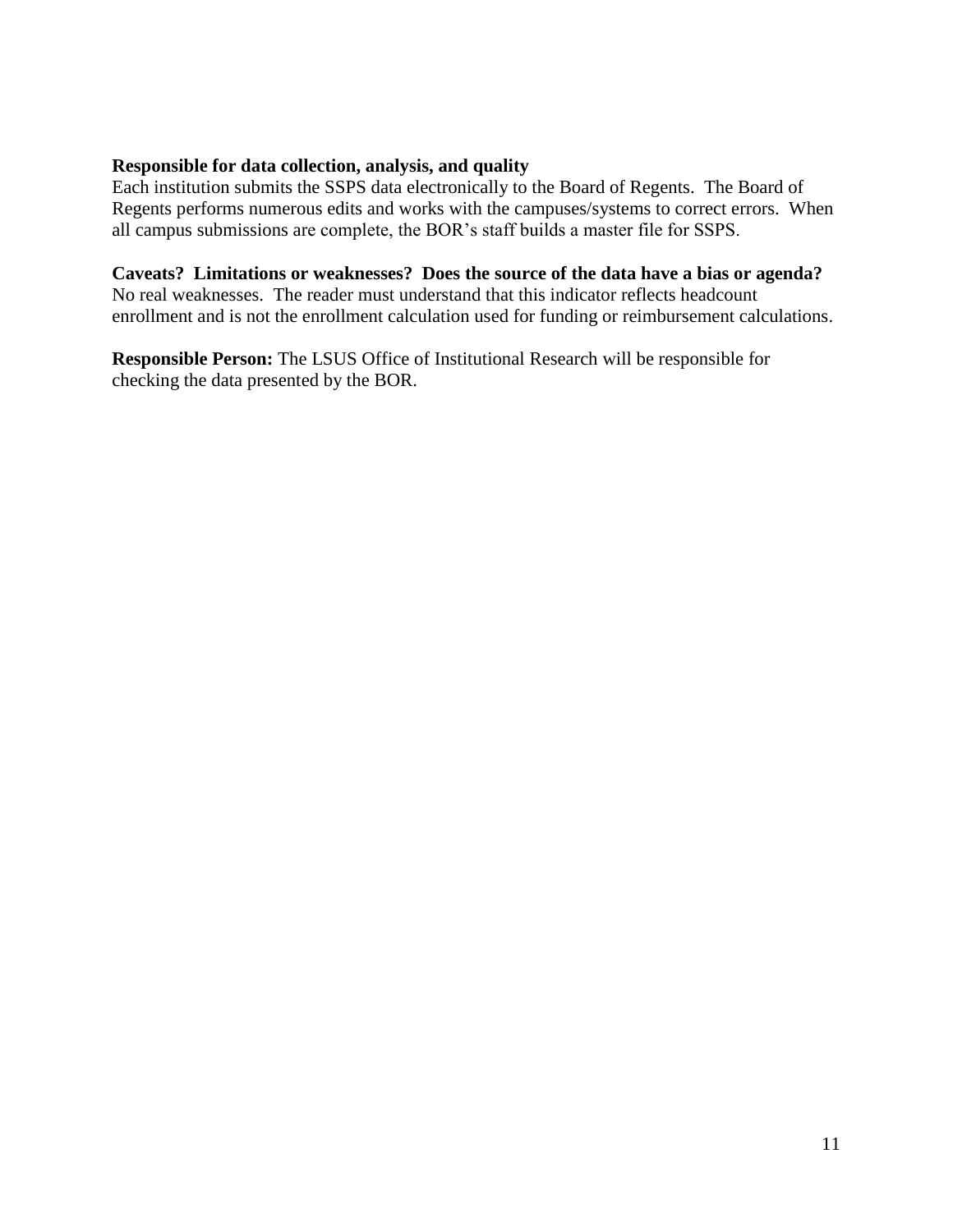# **Program**: LSUS

### **Objective I.1**:

Increase fall 14<sup>th</sup> class day headcount enrollment at LSUS by 35% from the baseline level of 7,036 in fall 218 to 9,500 by fall 2023.

#### **Indicator Name:**

Number of students enrolled in fall (as of  $14<sup>th</sup>$  day) at LSUS.

#### **Indicator LaPAS PI Code**: 15311

**Type and Level:** Output, Key

#### **Rationale**:

Recognition of the importance of Louisiana having an educated citizenry

#### **Use**:

Enrollment drives many management decisions. The size of an institution's enrollment impacts scheduling, hiring, future planning, program demands, facilities management, etc.

#### **Clarity:**

Headcount enrollment refers to the actual number of students enrolled (as opposed to fulltime equivalent enrollment (FTE) which is calculated from the number of student credit hours enrolled divided by a fixed number)

#### **Validity, Reliability and Accuracy:**

Data will be retrieved from the Board of Regents' Statewide Student Profile System (SSPS).

#### **Data Source, Collection and Reporting:**

SSPS data is gathered and calculated/verified by the Louisiana Board of Regents. The indicator will be reported at the end of the fourth quarter. This will allow time for collection, aggregation, and editing of the data.

#### **Calculation Methodology:**

 traditionally for the fall semester. The Regents SSPS is a unit record system where each enrolled The calculation is based on how many students are enrolled at the last census date of a semester, student, regardless of course load, is counted.

#### **Scope:**

This indicator is the aggregate of all enrolled students at LSUS.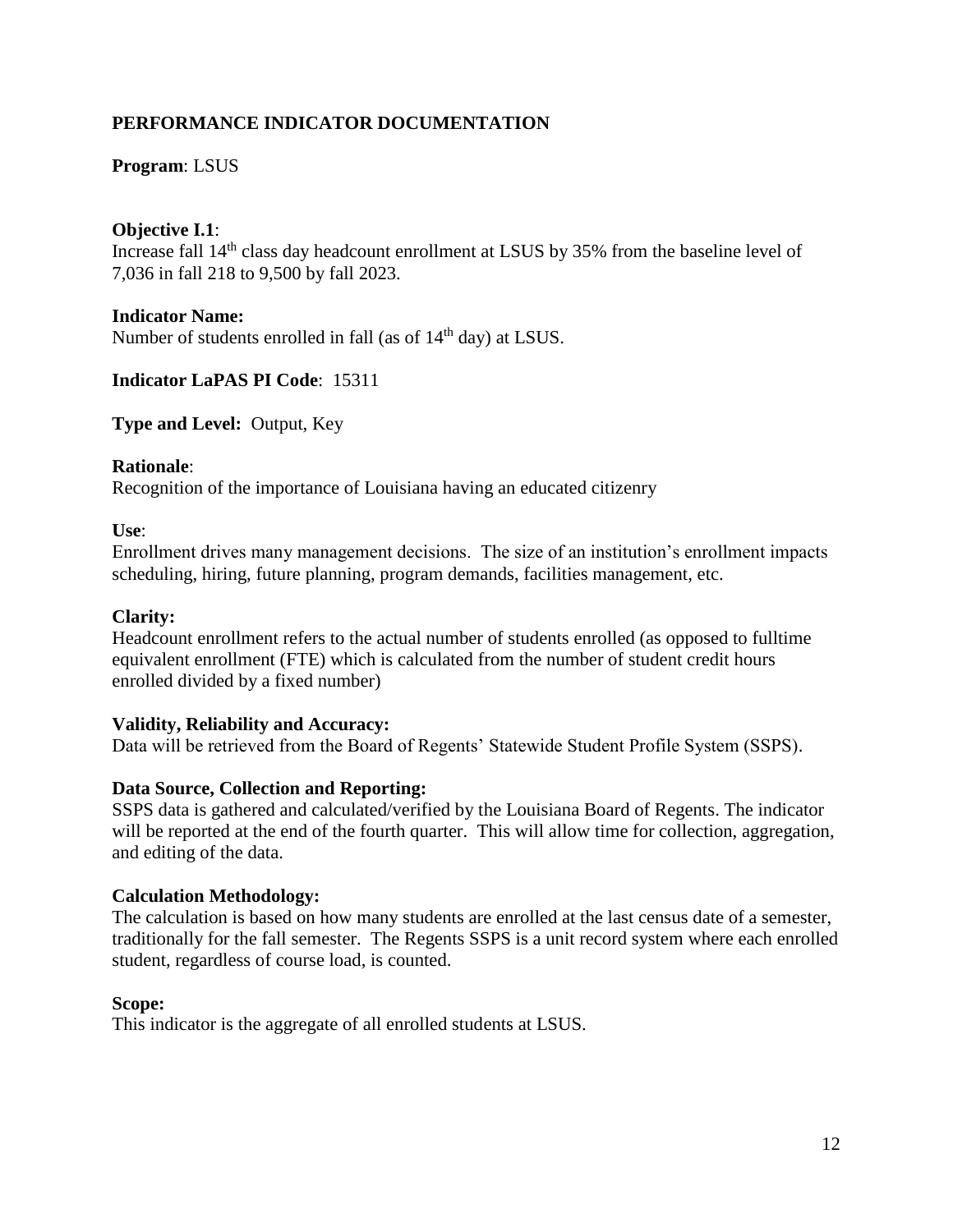# **Responsible for data collection, analysis, and quality**

Each institution submits the SSPS data electronically to the Board of Regents. The Board of Regents performs numerous edits and works with the campuses/systems to correct errors. When all campus submissions are complete, the BOR's staff builds a master file for SSPS.

#### **Caveats? Limitations or weaknesses? Does the source of the data have a bias or agenda?**

No real weaknesses. The reader must understand that this indicator reflects headcount enrollment and is not the enrollment calculation used for funding or reimbursement calculations.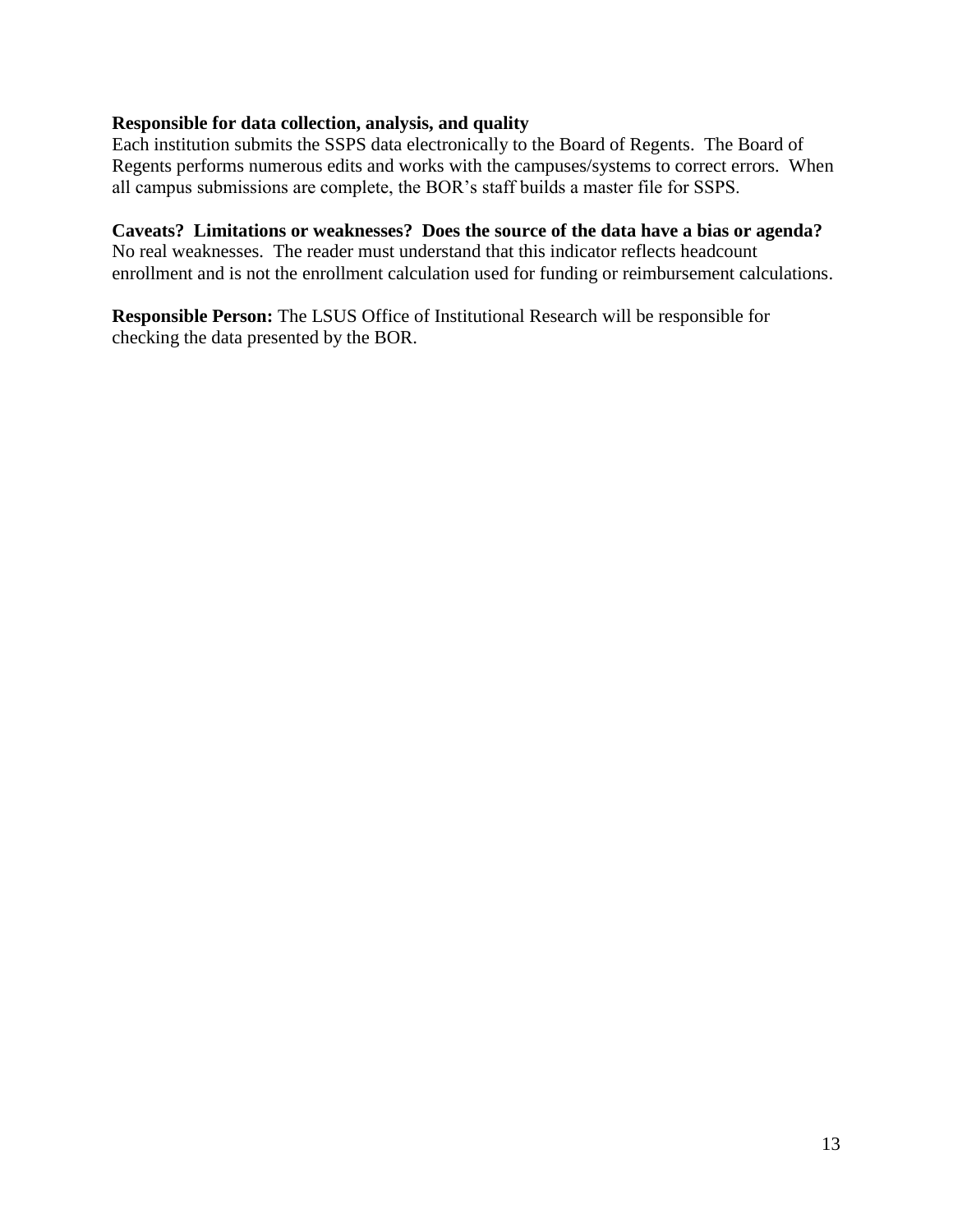**Program**: LSUS

# **II. Goal: Ensure Quality and Accountability**

### **Objective II.1**:

Increase the percentage of first-time in college, full-time, degree-seeking students retained to the second Fall at the same institution of initial enrollment by 4 percentage points from the Fall 2017 cohort (to Fall 2018) baseline level of 64% to 68% by Fall 2023 (retention of Fall 2022 cohort).

#### **Indicator Name:**

Percentage of first-time in college, full time, degree seeking students retained to the second fall at the same institution of initial enrollment.

**Indicator LaPAS PI Code**: \_\_\_\_

**Type and Level:** Output, Key

#### **Rationale**:

The postsecondary education system must be committed not only to recruiting and enrolling students, but also to retain them in school, thus preparing them for more productive lives.

#### **Use**:

Increased student retention within the Louisiana public postsecondary system contributes to an increase in the number of degree completers and as a consequence leads to a more educated citizenry.

#### **Clarity:**

courses as of the 14<sup>th</sup> class day of the fall semester. It does not reflect the total retention for the This indicator tracks degree seeking first-time in college students enrolled full-time in credit college.

#### **Validity, Reliability and Accuracy:**

Data will be retrieved from LSU System campuses and/or from the Board of Regents' Statewide Student Profile System (SSPS).

#### **Data Source, Collection and Reporting:**

SSPS data is gathered twice annually, in the Fall and Spring. For this indicator, Fall data (the national standard) will be used. The indicator will be reported at the end of the fourth quarter. This will allow time for collection, aggregation, and editing of the data.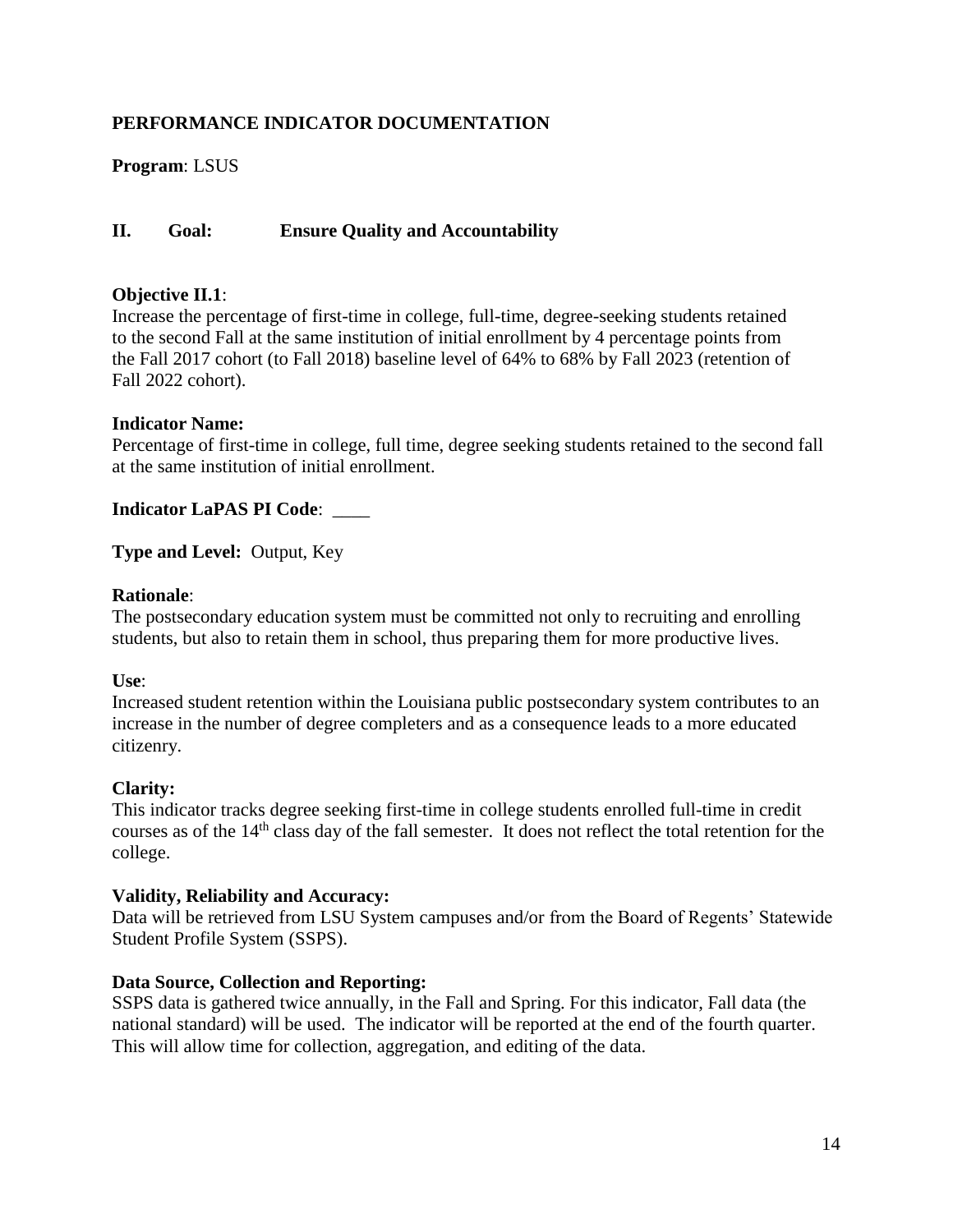# **Calculation Methodology:**

This number is calculated using the institutional classified cohort of degree seeking, first-time in college, full-time, students in a given fall which re-enroll the following fall semester at the same institution. The number of students found re-enrolled will be divided by the number of students in the cohort to obtain a retention percentage.

#### **Scope:**

This indicator is the aggregate of all students at LSUS.

# **Responsible for data collection, analysis, and quality**

Each institution submits the SSPS data electronically to the Board of Regents. The Board of Regents performs numerous edits and works with the campuses/systems to correct errors. When all campus submissions are complete, the BOR's staff builds a master file for SSPS.

# **Caveats? Limitations or weaknesses? Does the source of the data have a bias or agenda?**

No real weaknesses. The reader must understand that this indicator reflects retention at the same institution and does not include students who transfer to other institutions.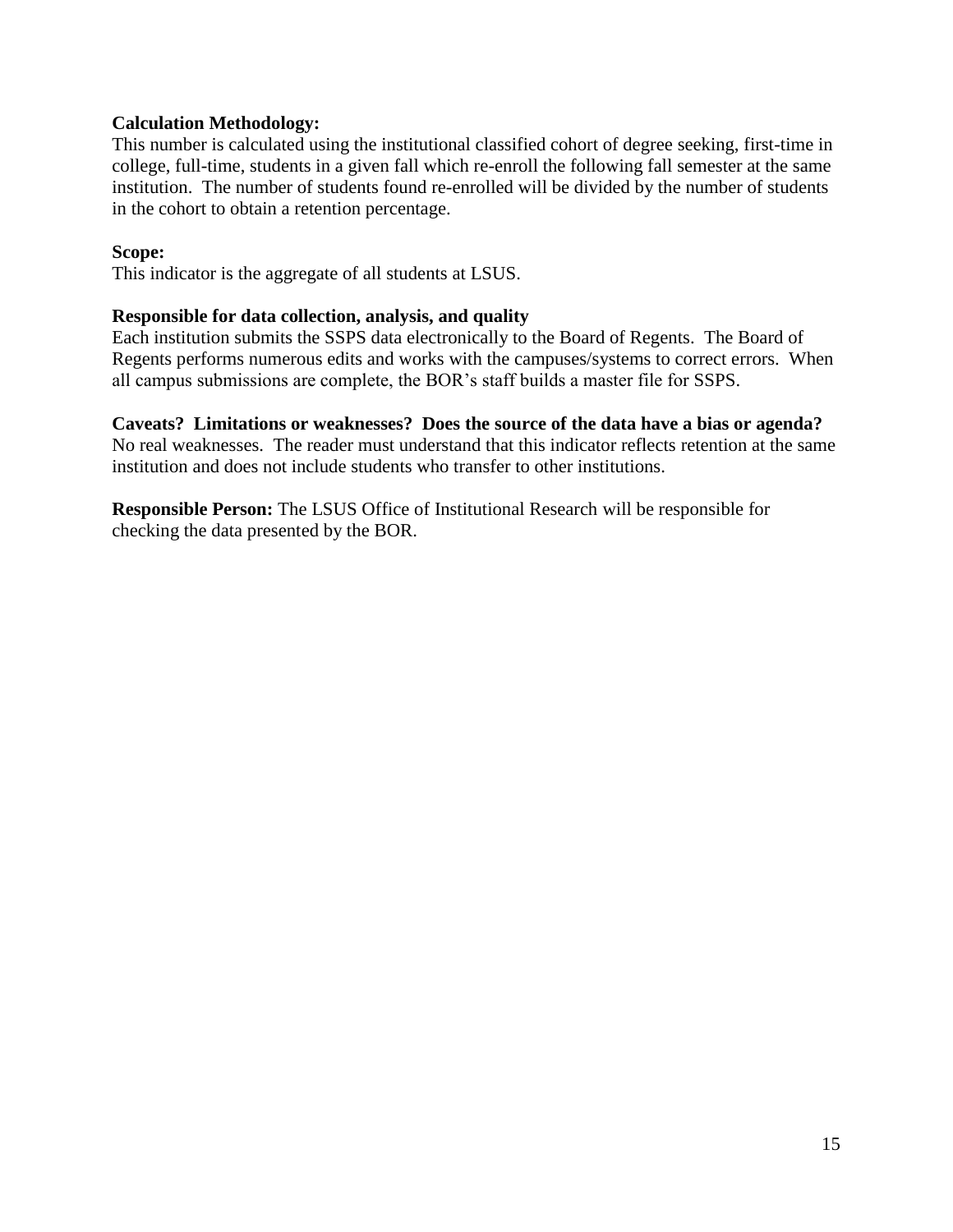# **Program**: LSUS

#### **Objective II.1**:

Increase the percentage of first-time in college, full-time, degree-seeking students retained to the second Fall at the same institution of initial enrollment by 4 percentage points from the Fall 2017 cohort (to Fall 2018) baseline level of 64% to 68% by Fall 2023 (retention of Fall 2022 cohort).

#### **Indicator Name:**

Percentage of first-time in college, full time, degree seeking students retained to the second fall at the same institution of initial enrollment.

# **Indicator LaPAS PI Code**: \_\_\_\_

**Type and Level:** Output, Key

# **Rationale**:

The postsecondary education system must be committed not only to recruiting and enrolling students, but also to retain them in school, thus preparing them for more productive lives.

**Use**:

Increased student retention within the Louisiana public postsecondary system contributes to an increase in the number of degree completers and as a consequence leads to a more educated citizenry.

#### **Clarity:**

courses as of the 14<sup>th</sup> class day of the fall semester. It does not reflect the total retention for the This indicator tracks degree seeking first-time in college students enrolled full-time in credit college.

#### **Validity, Reliability and Accuracy:**

Data will be retrieved from LSU System campuses and/or from the Board of Regents' Statewide Student Profile System (SSPS).

#### **Data Source, Collection and Reporting:**

SSPS data is gathered twice annually, in the Fall and Spring. For this indicator, Fall data (the national standard) will be used. The indicator will be reported at the end of the fourth quarter. This will allow time for collection, aggregation, and editing of the data.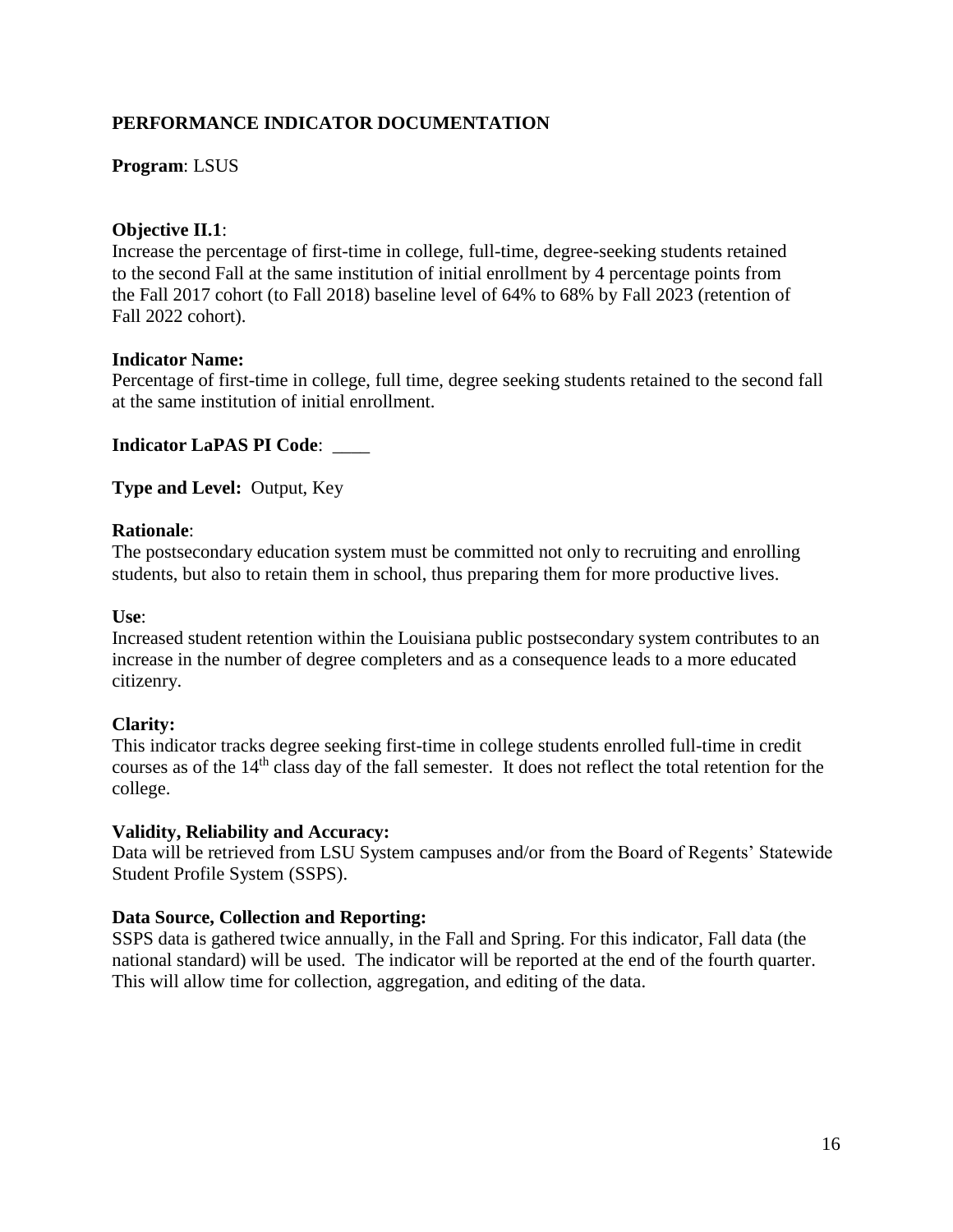# **Calculation Methodology:**

This number is calculated using the institutional classified cohort of degree seeking, first-time in college, full-time, students in a given fall which re-enroll the following fall semester at the same institution. The number of students found re-enrolled will be divided by the number of students in the cohort to obtain a retention percentage.

#### **Scope:**

This indicator is the aggregate of all students at LSUS.

#### **Responsible for data collection, analysis, and quality**

Each institution submits the SSPS data electronically to the Board of Regents. The Board of Regents performs numerous edits and works with the campuses/systems to correct errors. When all campus submissions are complete, the BOR's staff builds a master file for SSPS.

#### **Caveats? Limitations or weaknesses? Does the source of the data have a bias or agenda?**

No real weaknesses. The reader must understand that this indicator reflects retention at the same institution and does not include students who transfer to other institutions.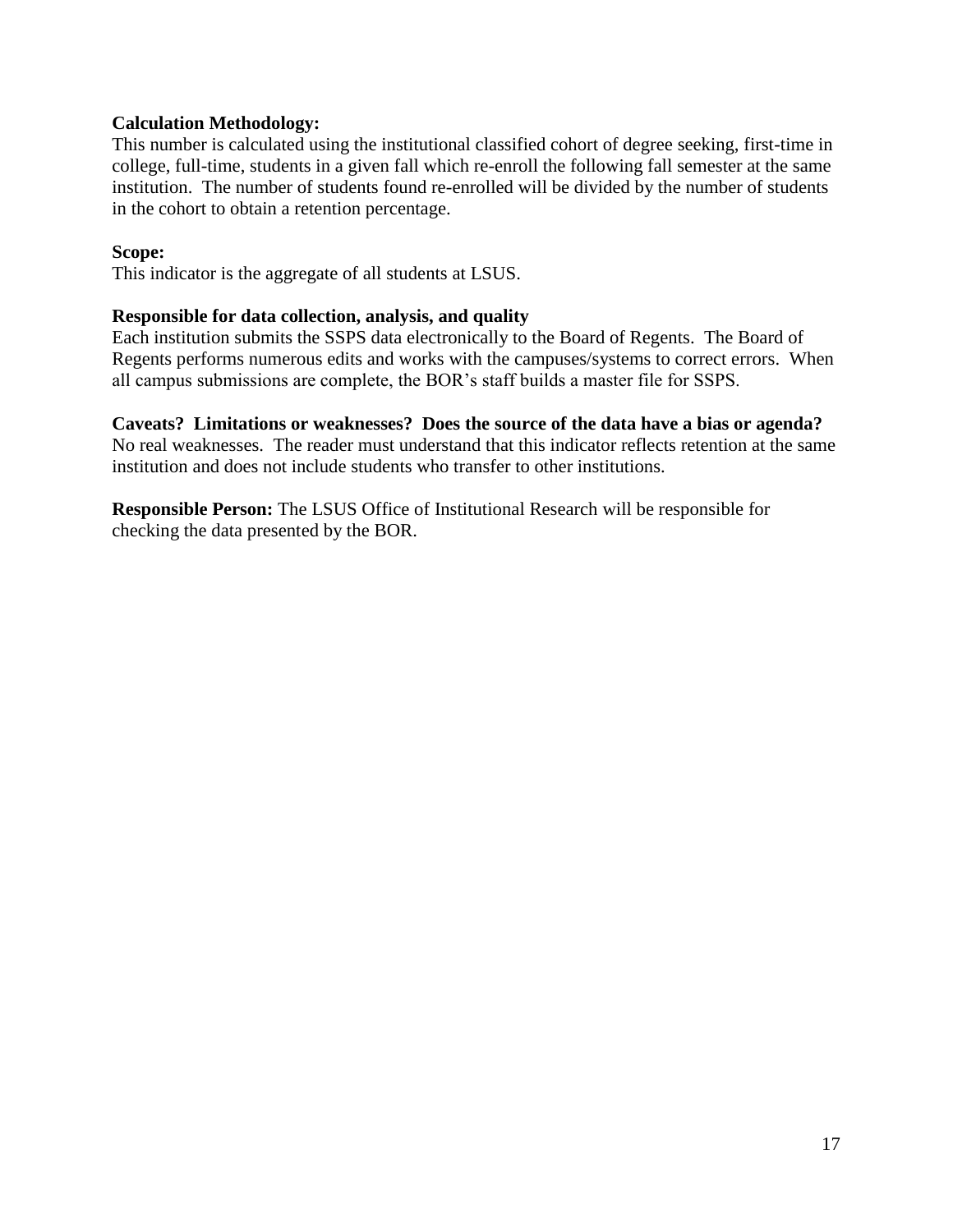### **Program**: LSUS

# **Objective II.2**:

Increase the percentage of first-time in college, full-time, degree-seeking students retained to the third Fall at the same institution of initial enrollment by 4 percentage points from the Fall 2016 cohort (to Fall 2018) baseline level of 46% to 50% by Fall 2023 (retention of Fall 2021 cohort).

# **Indicator Name:**

Percentage of first-time in college, full time, degree seeking students retained to the third fall at the same institution of initial enrollment at LSUS.

**Indicator LaPAS PI Code**: \_\_\_\_

**Type and Level:** Output, Key

# **Rationale**:

The postsecondary education system must be committed not only to recruiting and enrolling students, but also to retain them in school, thus preparing them for more productive lives.

#### **Use**:

Increased student retention within the Louisiana public postsecondary system contributes to an increase in the number of degree completers and as a consequence leads to a more educated citizenry.

#### **Clarity:**

This indicator tracks degree seeking first-time in college students at 4-year institutions enrolled full-time in credit courses as of the  $14<sup>th</sup>$  class day of the fall semester. It does not reflect the total retention for the college.

#### **Validity, Reliability and Accuracy:**

Data will be retrieved from LSU System campuses and/or from the Board of Regents' Statewide Student Profile System (SSPS).

#### **Data Source, Collection and Reporting:**

SSPS data is gathered twice annually, in the Fall and Spring. For this indicator, Fall data (the national standard) will be used. The indicator will be reported at the end of the fourth quarter. This will allow time for collection, aggregation, and editing of the data.

# **Calculation Methodology:**

This number is calculated using the institutional classified cohort of degree seeking, first-time in college, full-time, students in a given fall which re-enroll the third fall semester at the same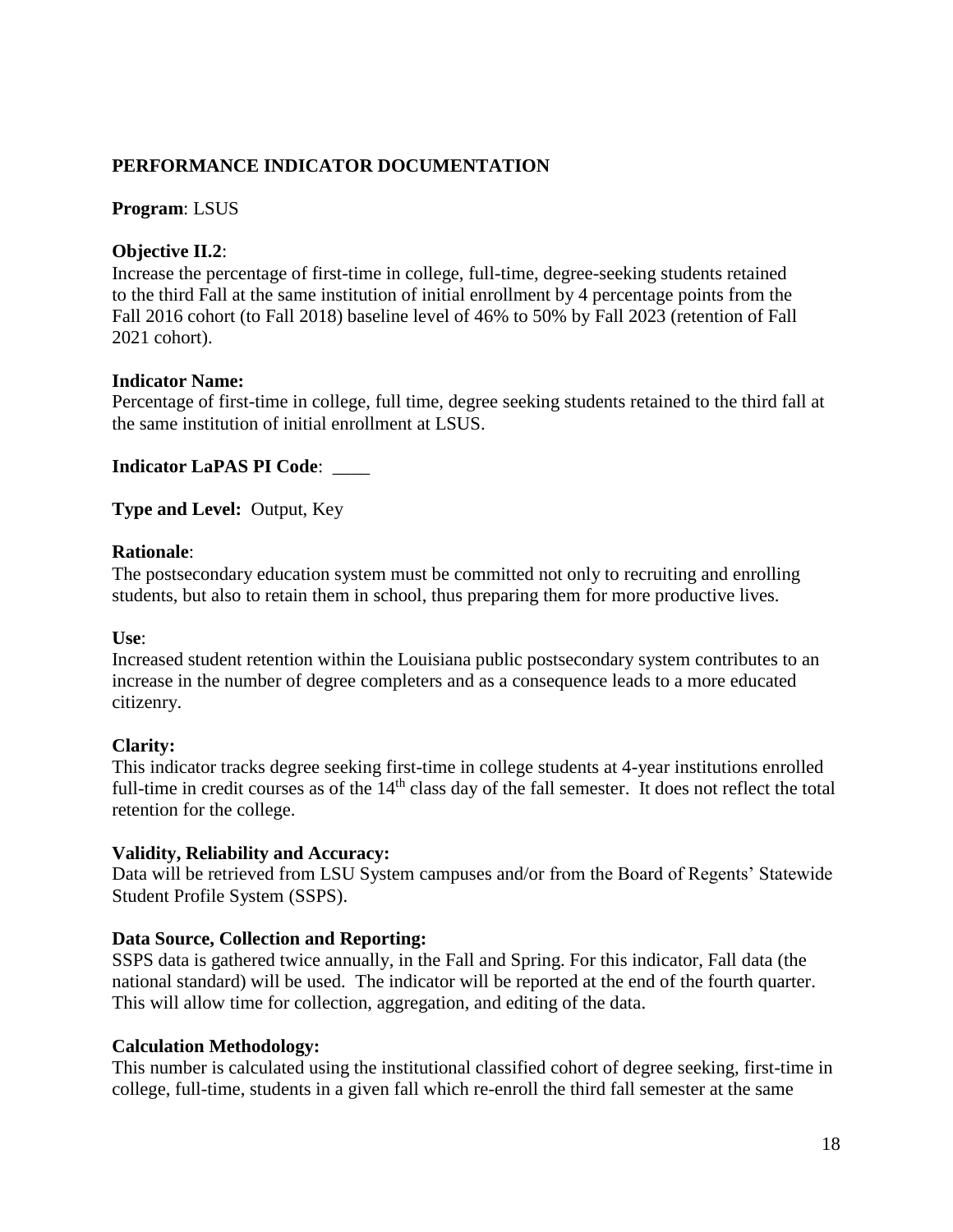institution. The number of students found re-enrolled will be divided by the number of students in the cohort to obtain a retention percentage.

# **Scope:**

This indicator is the aggregate of all students at LSUS.

# **Responsible for data collection, analysis, and quality**

Each institution submits the SSPS data electronically to the Board of Regents. The Board of Regents performs numerous edits and works with the campuses/systems to correct errors. When all campus submissions are complete, the BOR's staff builds a master file for SSPS.

**Caveats? Limitations or weaknesses? Does the source of the data have a bias or agenda?**  No real weaknesses. The reader must understand that this indicator reflects retention at the same institution and does not include students who transfer to other institutions.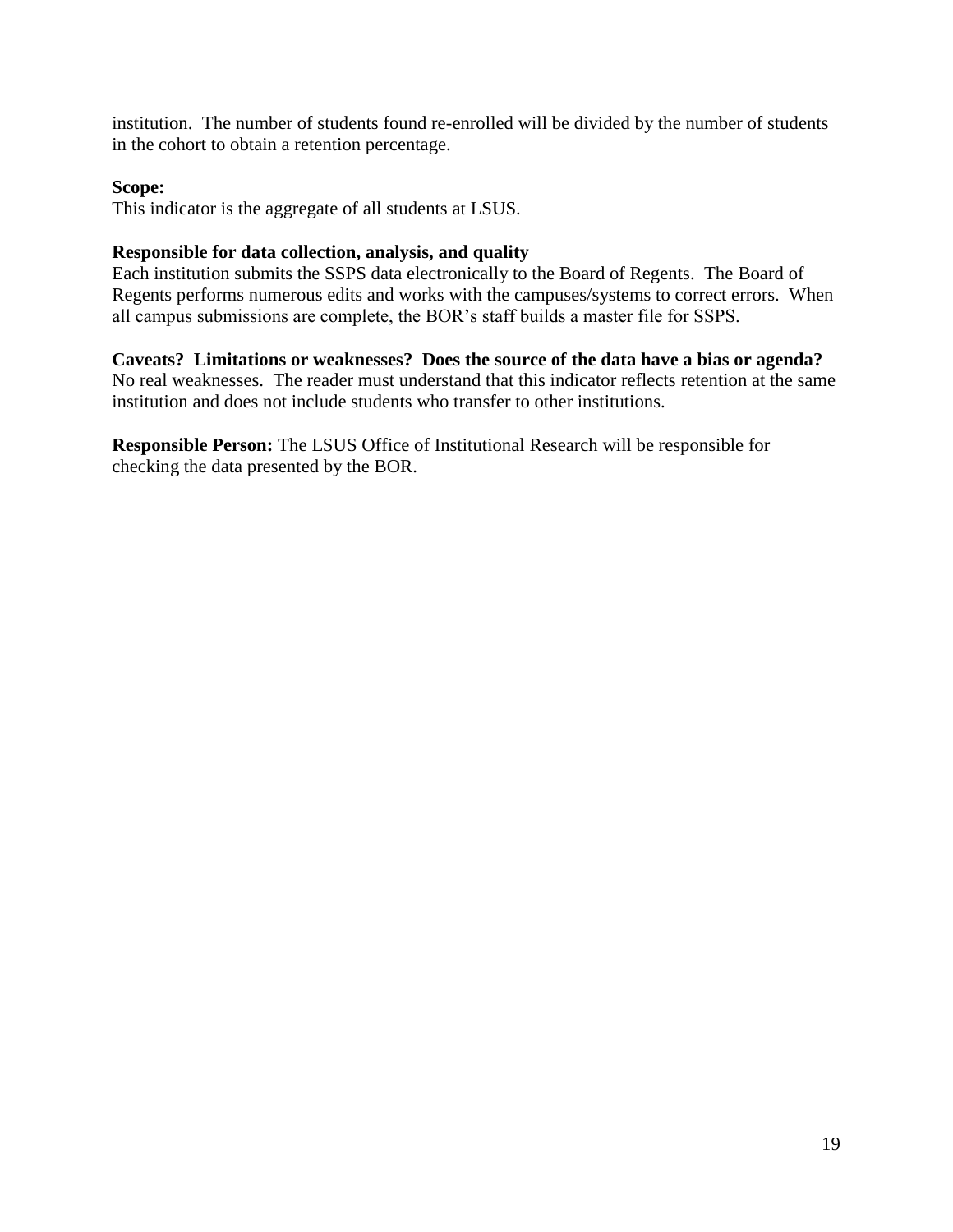# **Program**: LSUS

# **Objective II.2**:

Increase the percentage of first-time in college, full-time, degree-seeking students retained to the third Fall at the same institution of initial enrollment by 4 percentage points from the Fall 2016 cohort (to Fall 2018) baseline level of 46% to 50% by Fall 2023 (retention of Fall 2021 cohort).

# **Indicator Name:**

Percentage of first-time in college, full time, degree seeking students retained to the third fall at the same institution of initial enrollment at LSUS.

#### **Indicator LaPAS PI Code**: \_\_\_\_

**Type and Level:** Output, Key

# **Rationale**:

The postsecondary education system must be committed not only to recruiting and enrolling students, but also to retain them in school, thus preparing them for more productive lives.

**Use**:

Increased student retention within the Louisiana public postsecondary system contributes to an increase in the number of degree completers and as a consequence leads to a more educated citizenry.

#### **Clarity:**

This indicator tracks degree seeking first-time in college students at 4-year institutions enrolled full-time in credit courses as of the  $14<sup>th</sup>$  class day of the fall semester. It does not reflect the total retention for the college.

#### **Validity, Reliability and Accuracy:**

Data will be retrieved from LSU System campuses and/or from the Board of Regents' Statewide Student Profile System (SSPS).

#### **Data Source, Collection and Reporting:**

SSPS data is gathered twice annually, in the Fall and Spring. For this indicator, Fall data (the national standard) will be used. The indicator will be reported at the end of the fourth quarter. This will allow time for collection, aggregation, and editing of the data.

#### **Calculation Methodology:**

This number is calculated using the institutional classified cohort of degree seeking, first-time in college, full-time, students in a given fall which re-enroll the third fall semester at the same institution. The number of students found re-enrolled will be divided by the number of students in the cohort to obtain a retention percentage.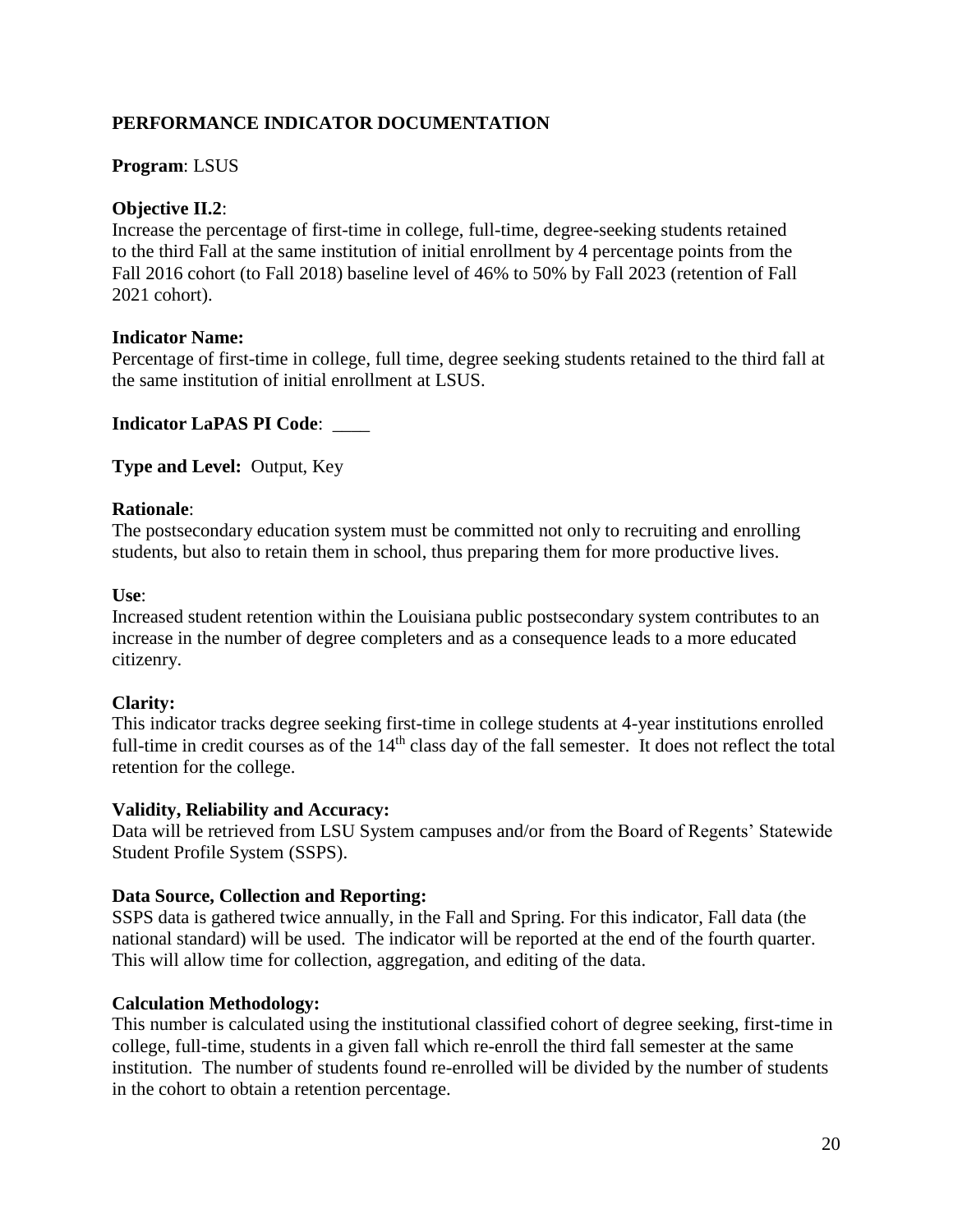# **Scope:**

This indicator is the aggregate of all students at LSUS.

# **Responsible for data collection, analysis, and quality**

Each institution submits the SSPS data electronically to the Board of Regents. The Board of Regents performs numerous edits and works with the campuses/systems to correct errors. When all campus submissions are complete, the BOR's staff builds a master file for SSPS.

#### **Caveats? Limitations or weaknesses? Does the source of the data have a bias or agenda?**

No real weaknesses. The reader must understand that this indicator reflects retention at the same institution and does not include students who transfer to other institutions.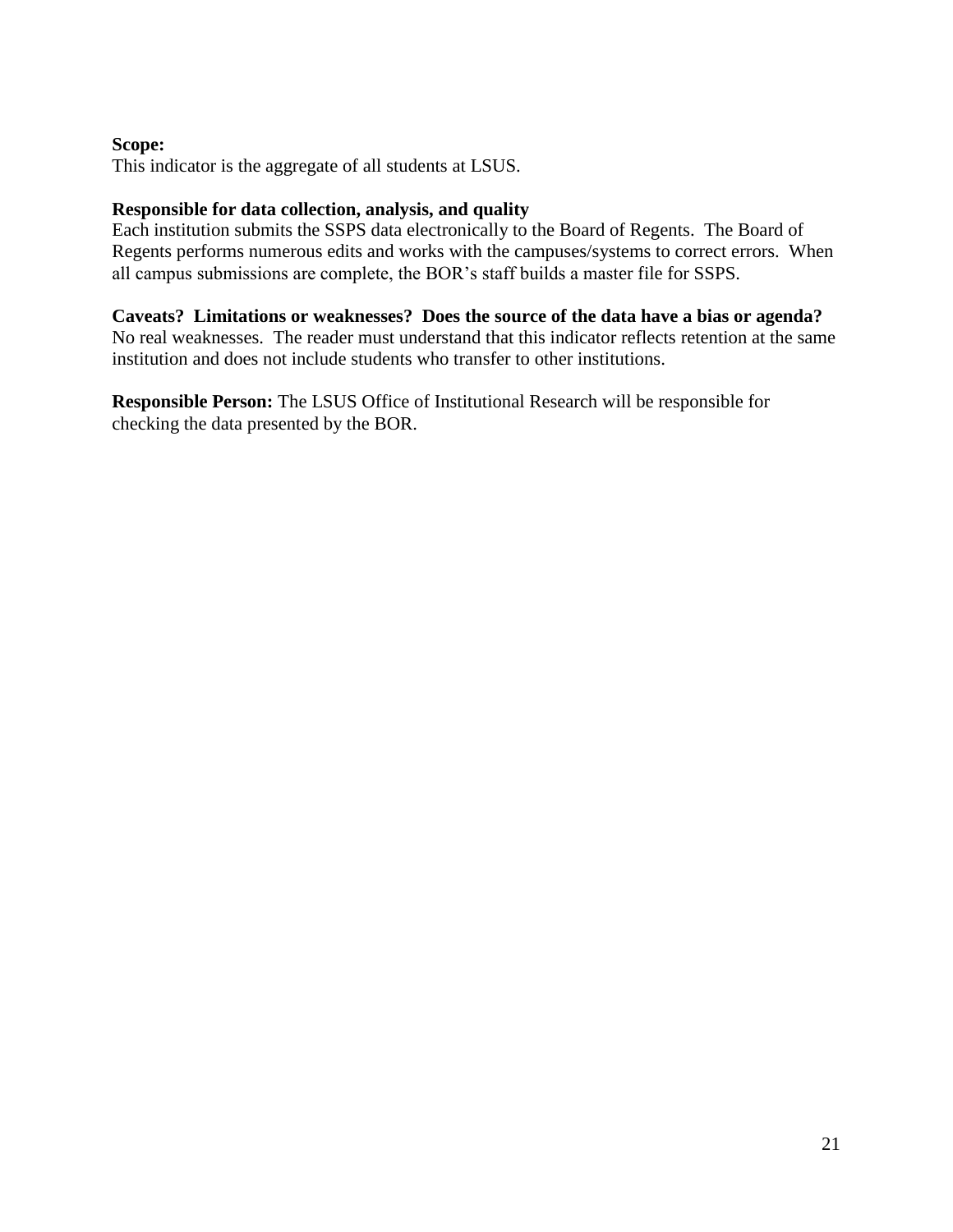### **Program**: LSUS

# **Objective II.3**:

 (NCES) Graduation Rate Survey (GRS)) – baseline year rate (Fall 2011 cohort for Four Year Increase the Graduation Rate (defined and reported in the National Center of Education Statistics institution) of 38% to 42% by 2022-2023 (Fall 2016 cohort).

#### **Indicator Name:**

Percentage of students enrolled at a 4-Year institution identified in a first-time, full-time, degree seeking cohort, graduating within 150% of "normal" time of degree completion from the institution of initial enrollment

# **Indicator LaPAS PI Code**: \_\_\_\_

**Type and Level:** Output, Key

# **Rationale**:

 students, but also to retain them in school, thus preparing them for more productive lives. It is The postsecondary education system must be committed not only to recruiting and enrolling important for the further development of the state's economy that a higher percentage of students who enroll in college earn a degree.

#### **Use**:

 contribute to higher incomes, greater economic productivity, and improved quality of life for Increasing the number of graduates will lead to a more educated citizenry and as a result will Louisiana.

#### **Clarity:**

The indicator is calculated as a weighted composite of each campus's number of graduates. Each campus will report their individual graduation rate, while the systems will report an aggregate rate.

#### **Validity, Reliability and Accuracy:**

The student cohort data includes those students who entered a four-year institution six year earlier (three years for community colleges) and reflects how many and what percentage graduated from the original institution.

#### **Data Source, Collection and Reporting:**

The source of the data is IPEDS national database. Each campus is responsible for the reporting and reliability of the data reported to IPEDS.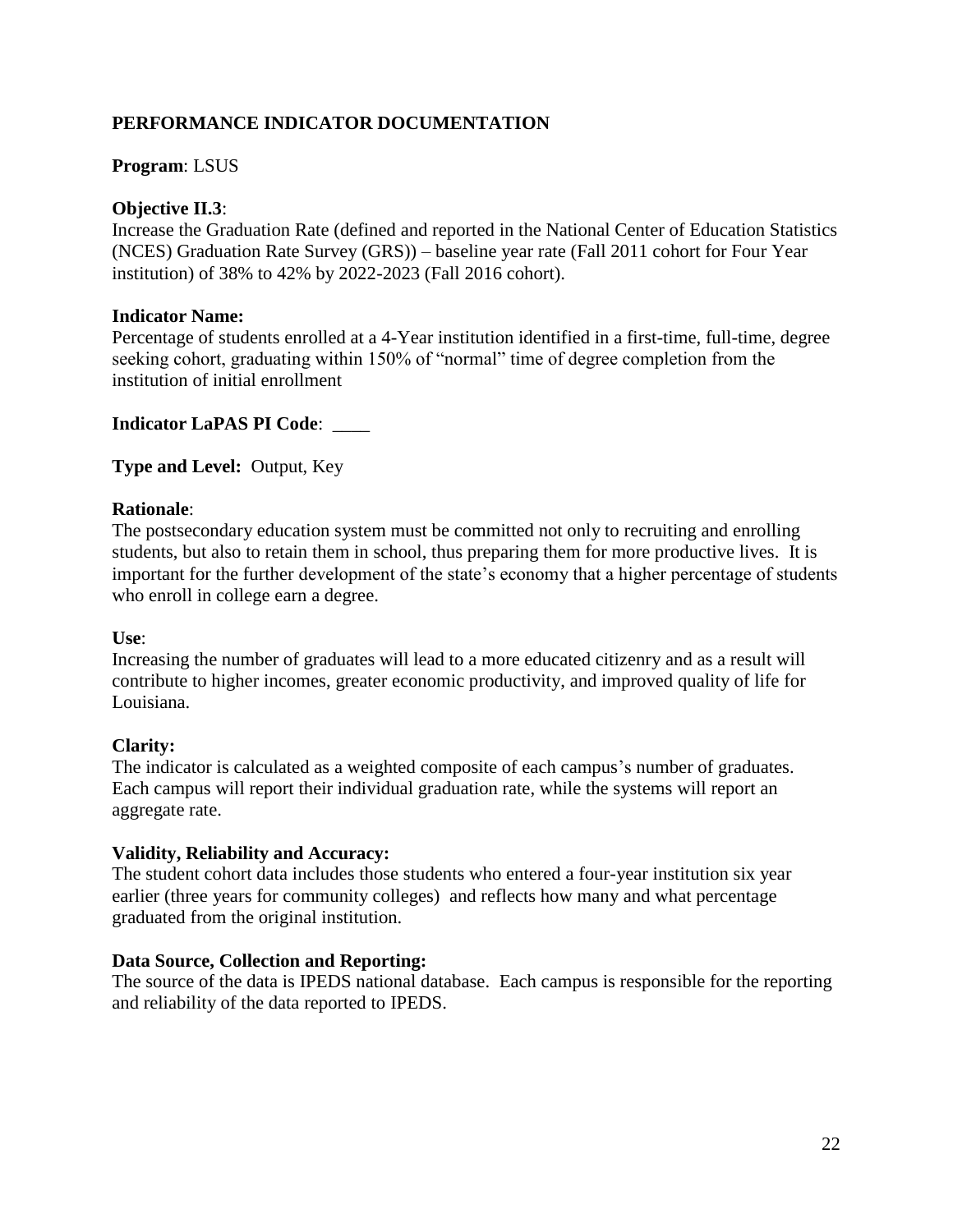# **Calculation Methodology:**

Graduation Rate is calculated by dividing the number of first time, full time graduates to the original cohort within a six-year time period from the first fall semester of enrollment.

### **Scope:**

This indicator is the aggregate of all students at LSUS.

# **Responsible for data collection, analysis, and quality**

Each institution submits the data electronically to IPEDS.

**Caveats? Limitations or weaknesses? Does the source of the data have a bias or agenda?**  The reader must understand that this indicator reflects success only of those students in the cohort of first-time in college full-time freshmen who began in a fall semester and does not include the majority of graduates at LSUS.

**Responsible Person:** The LSUS Office of Institutional Research.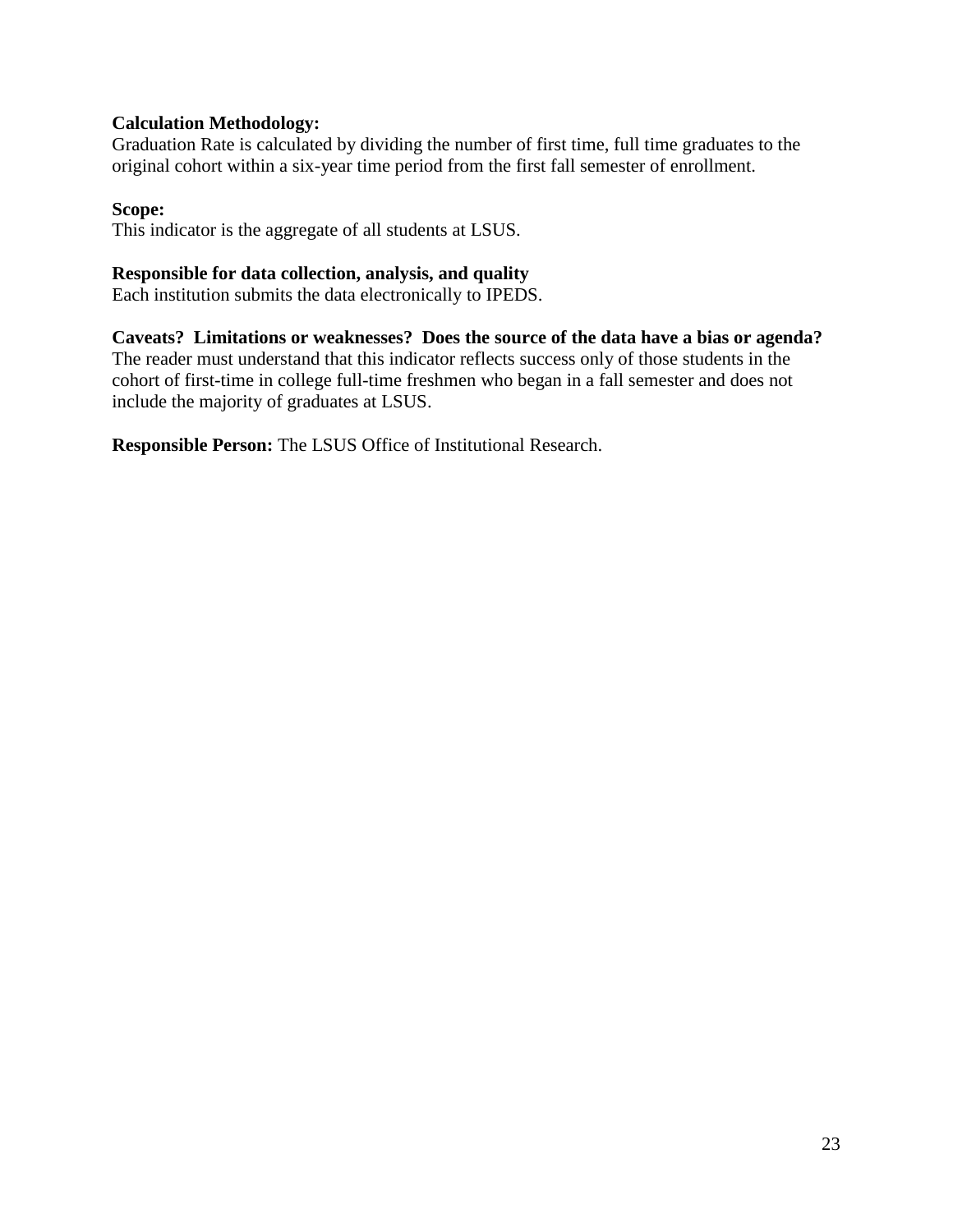# **Program**: LSUS

# **Objective II.3**:

 (NCES) Graduation Rate Survey (GRS)) – baseline year rate (Fall 2011 cohort for Four Year Increase the Graduation Rate (defined and reported in the National Center of Education Statistics institution) of 38% to 42% by 2022-2023 (Fall 2016 cohort).

#### **Indicator Name:**

Percentage of students enrolled at a 4-Year institution identified in a first-time, full-time, degree seeking cohort, graduating within 150% of "normal" time of degree completion from the institution of initial enrollment

# **Indicator LaPAS PI Code**: \_\_\_\_

**Type and Level:** Output, Key

# **Rationale**:

 students, but also to retain them in school, thus preparing them for more productive lives. It is The postsecondary education system must be committed not only to recruiting and enrolling important for the further development of the state's economy that a higher percentage of students who enroll in college earn a degree.

#### **Use**:

 contribute to higher incomes, greater economic productivity , and improved quality of life for Increasing the number of graduates will lead to a more educated citizenry and as a result will Louisiana.

#### **Clarity:**

The indicator is calculated as a weighted composite of each campus's number of graduates. Each campus will report their individual graduation rate, while the systems will report an aggregate rate.

#### **Validity, Reliability and Accuracy:**

The student cohort data includes those students who entered a four-year institution six year earlier (three years for community colleges) and reflects how many and what percentage graduated from the original institution.

#### **Data Source, Collection and Reporting:**

The source of the data is IPEDS national database. Each campus is responsible for the reporting and reliability of the data reported to IPEDS.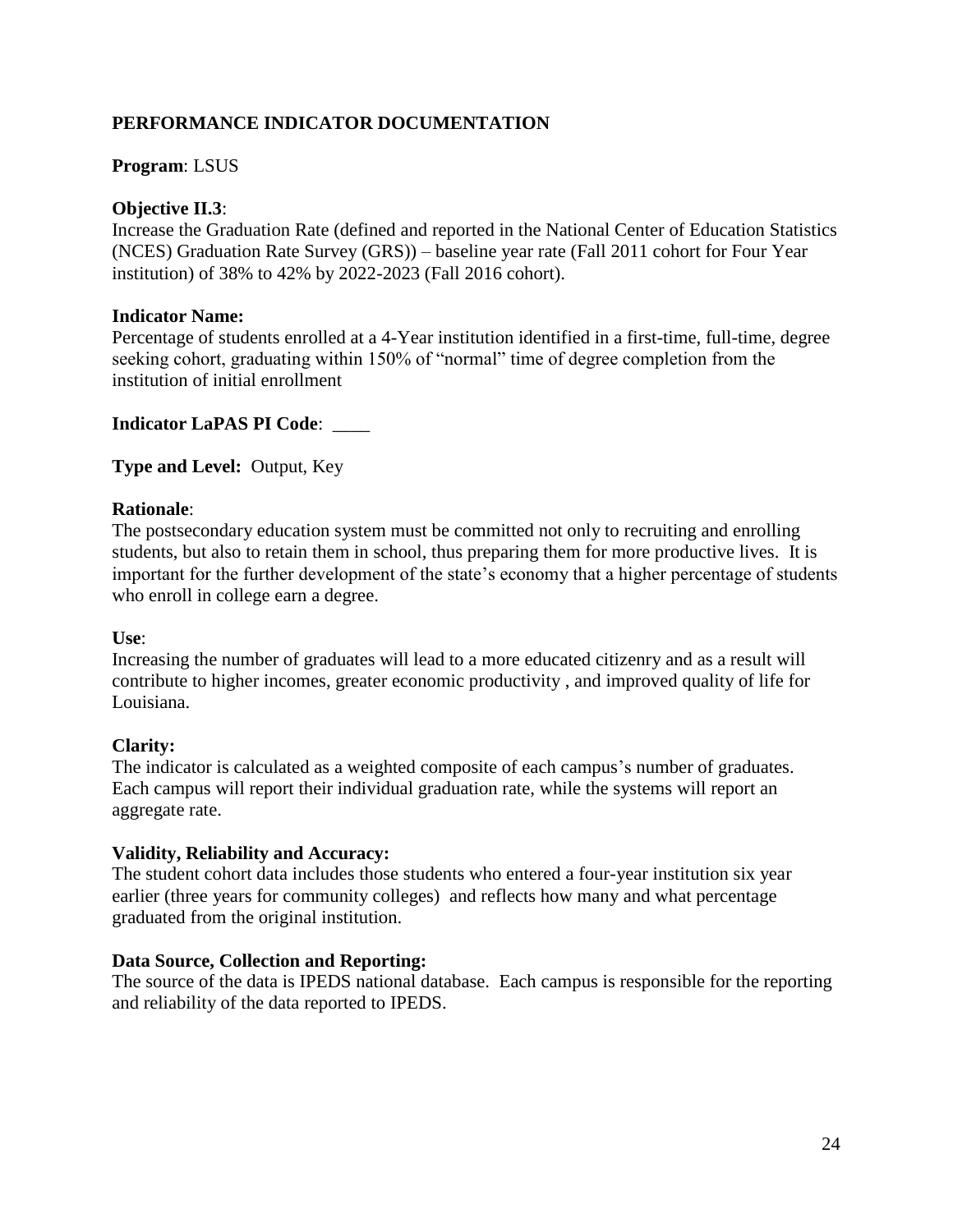# **Calculation Methodology:**

Graduation Rate is calculated by dividing the number of first time, full time graduates to the original cohort within a six-year time period from the first fall semester of enrollment.

### **Scope:**

This indicator is the aggregate of all students at LSUS.

# **Responsible for data collection, analysis, and quality**

Each institution submits the data electronically to IPEDS.

**Caveats? Limitations or weaknesses? Does the source of the data have a bias or agenda?**  The reader must understand that this indicator reflects success only of those students in the cohort of first-time in college full-time freshmen who began in a fall semester and does not include the majority of graduates at LSUS.

**Responsible Person:** The LSUS Office of Institutional Research.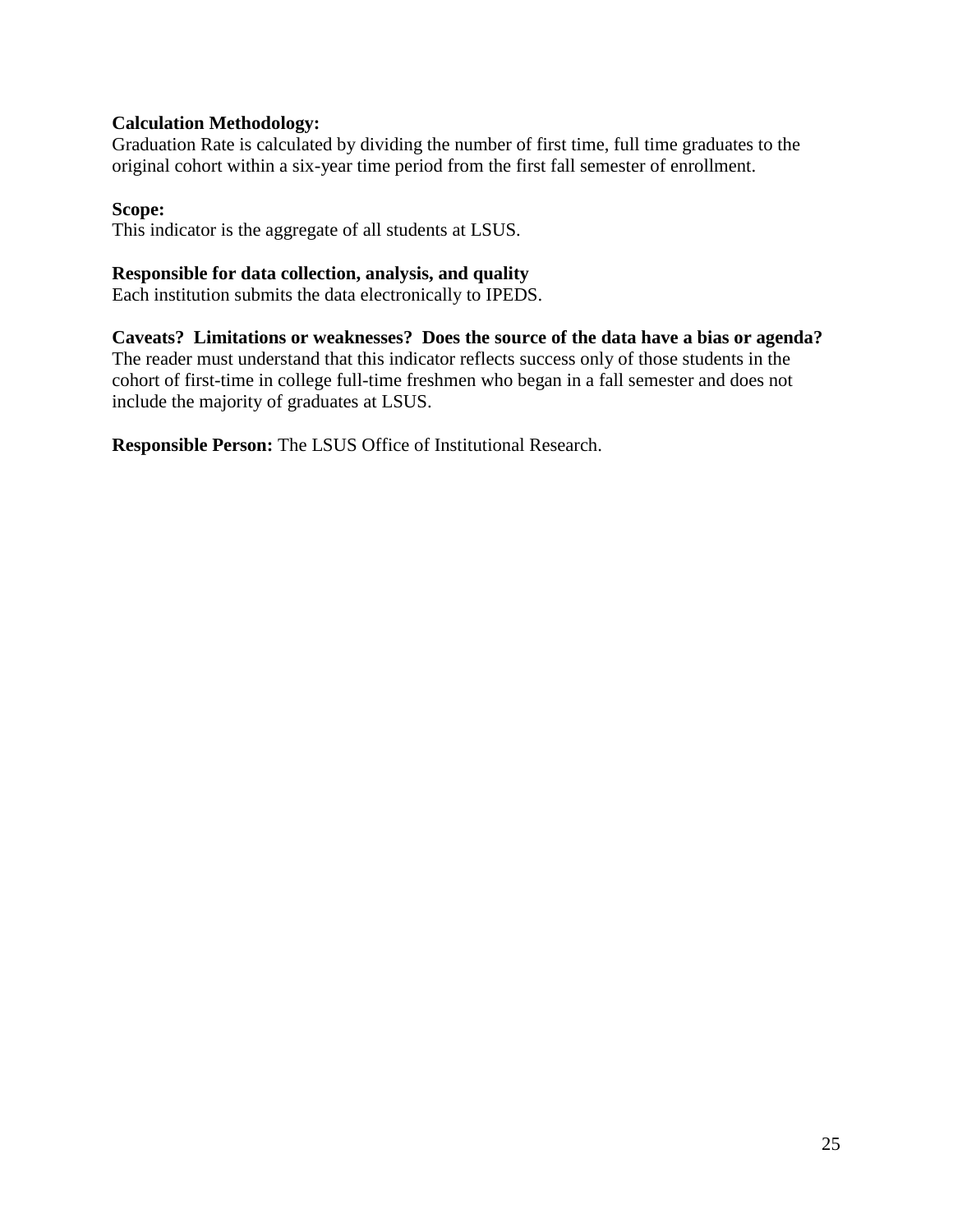# Program: LSUS

# **Objective II.4:**

Increase the total number of completers for all applicable award levels in a given academic year from the baseline year number of 1,316 in 2017-18 academic year to 1,625 in academic year 2022-23. Students may only be counted once per award level.

**Indicator Name:** Total number of completers for all award levels.

# **Indicator LaPAS PI Code**:

**Type and Level:** Output

#### **Rationale**:

The mission of the LSU System campuses is to produce well prepared graduates for Louisiana and the nation.

#### **Use**:

 contribute to higher incomes, greater economic productivity, and improved quality of life for Increasing the number of graduates will lead to a more educated citizenry and as a result will Louisiana.

#### **Clarity:**

The indicator is calculated as a cumulative composite of each campus's degrees awarded.

#### **Validity, Reliability and Accuracy:**

Data will be retrieved from the Board of Regents' Statewide Completer System. This system has been in existence for over 25 years. The indicator will be reported for the prior academic year at the end of the fourth quarter. The number of completers exhibits an upward trend but oscillates greatly from year to year.

#### **Data Source, Collection and Reporting:**

The source of the data is the Board of Regents' Completers System. The BOR collects data on completers each July for the previous academic year.

#### **Calculation Methodology:**

This summary of a unique student count of completers for each award level offered at the institution.

#### **Scope:**

This indicator is the aggregate of all students at LSUS that graduate during the particular fiscal year.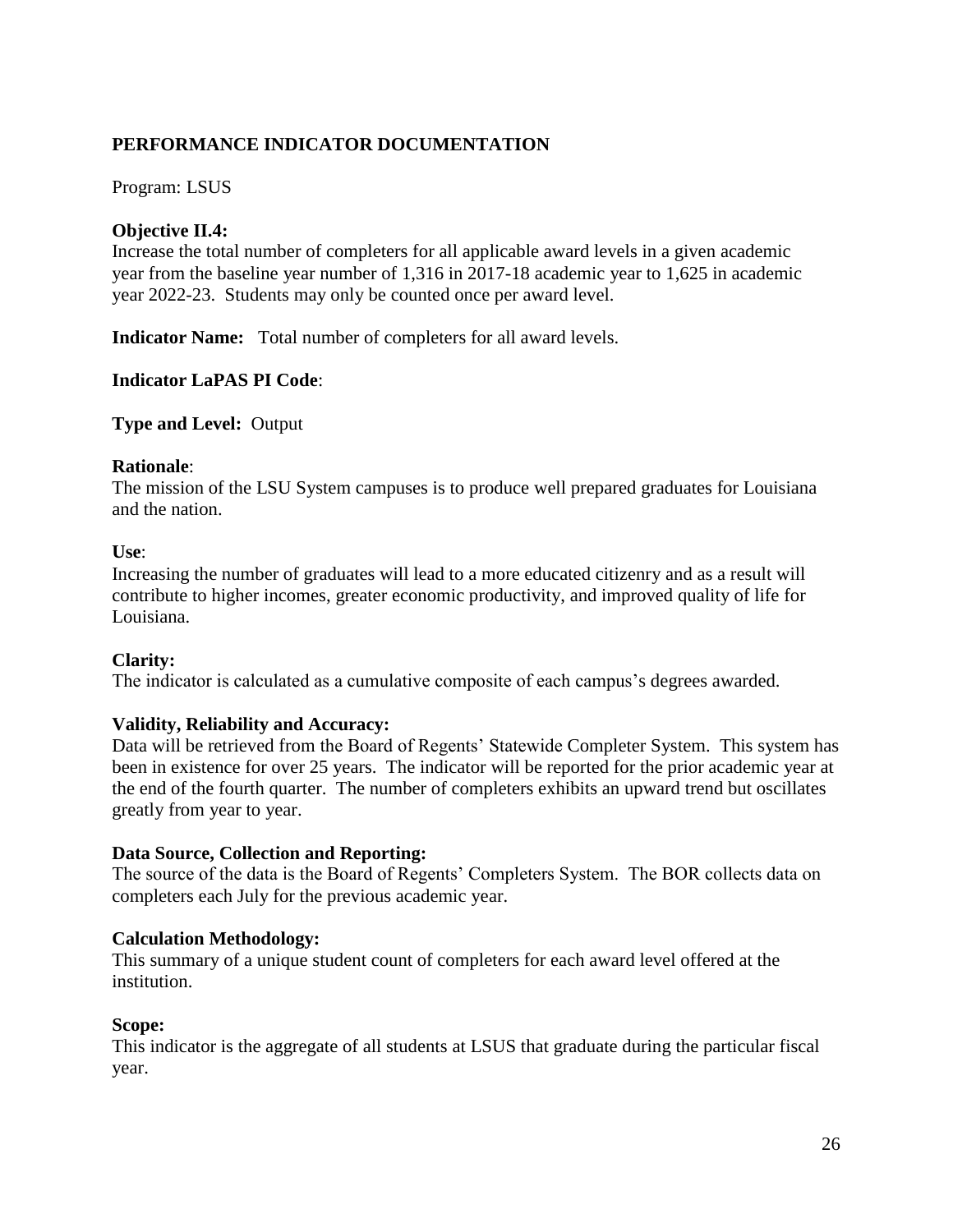# **Caveats:**

The award must be recognized by the Regents and included in the institutions' Curriculum inventory. Students may only be counted once per institution per award level within an academic year.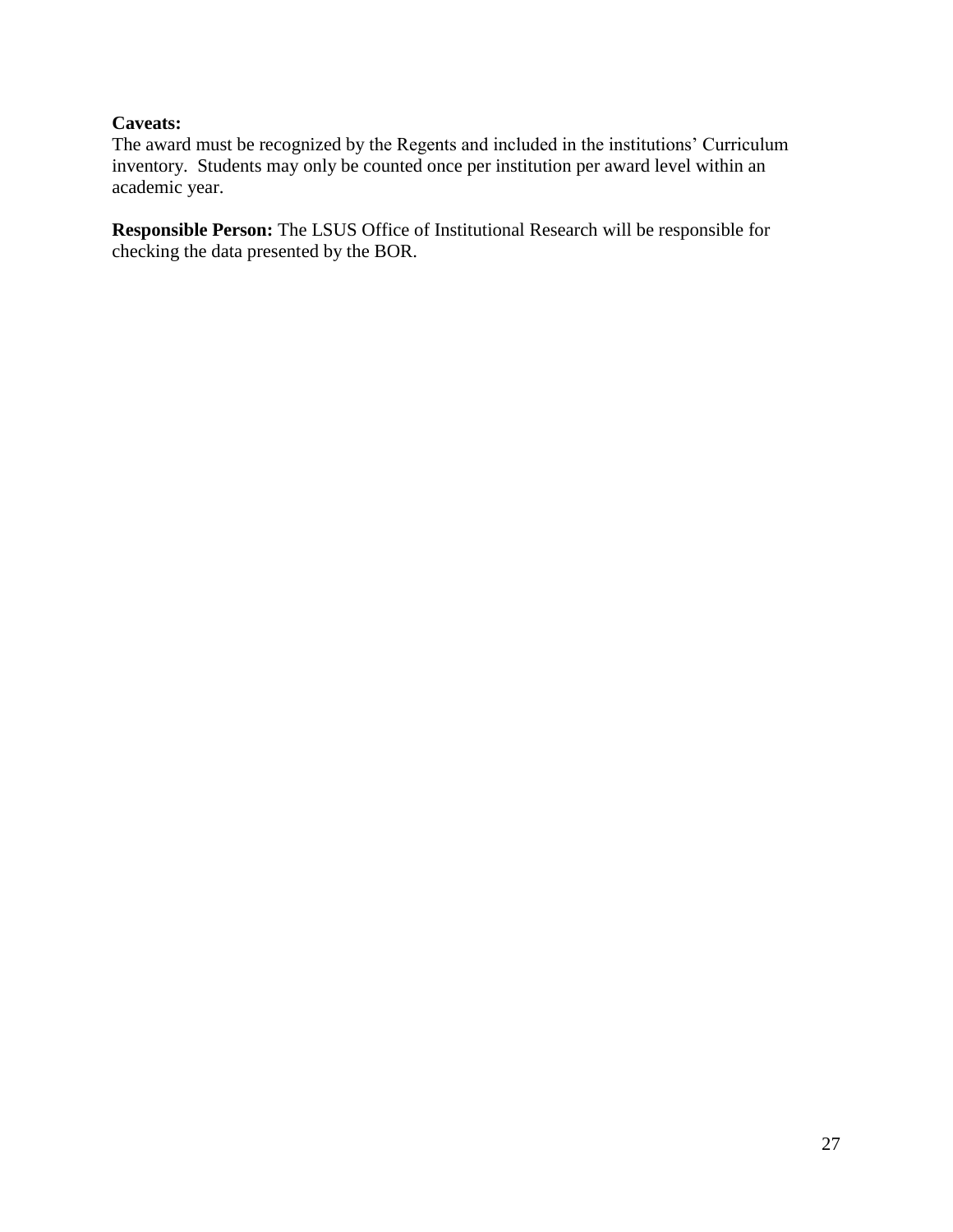# Program: LSUS

# **Objective II.4:**

Increase the total number of completers for all applicable award levels in a given academic year from the baseline year number of 1,316 in 2017-18 academic year to 1,625 in academic year 2022-23. Students may only be counted once per award level.

**Indicator Name:** Total number of completers for all award levels.

#### **Indicator LaPAS PI Code**:

**Type and Level:** Output

#### **Rationale**:

The mission of the LSU System campuses is to produce well prepared graduates for Louisiana and the nation.

#### **Use**:

 contribute to higher incomes, greater economic productivity, and improved quality of life for Increasing the number of graduates will lead to a more educated citizenry and as a result will Louisiana.

#### **Clarity:**

The indicator is calculated as a cumulative composite of each campus's degrees awarded.

#### **Validity, Reliability and Accuracy:**

Data will be retrieved from the Board of Regents' Statewide Completer System. This system has been in existence for over 25 years. The indicator will be reported for the prior academic year at the end of the fourth quarter. The number of completers exhibits an upward trend but oscillates greatly from year to year.

#### **Data Source, Collection and Reporting:**

The source of the data is the Board of Regents' Completers System. The BOR collects data on completers each July for the previous academic year.

#### **Calculation Methodology:**

This summary of a unique student count of completers for each award level offered at the institution.

#### **Scope:**

This indicator is the aggregate of all students at LSUS that graduate during the particular fiscal year.